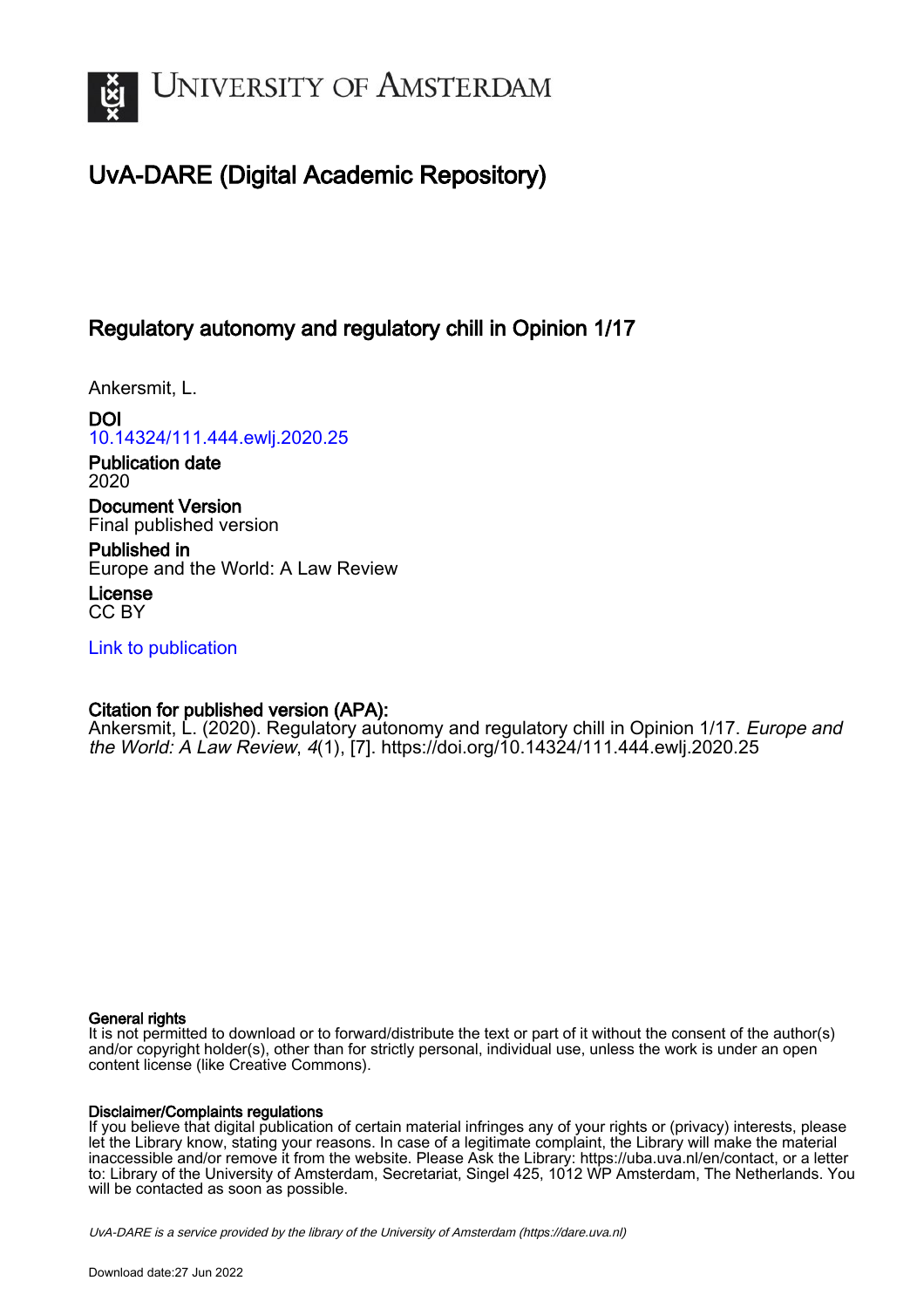# Europe and the World: A law review



Special issue: *Collection of Reflection Essays on Opinion 1/17*

# Article

# Regulatory autonomy and regulatory chill in Opinion 1/17

Laurens Ankersmit

Assistant Professor, University of Amsterdam, the Netherlands; l.j.ankersmit@uva.nl

How to cite: L. Ankersmit, 'Regulatory autonomy and regulatory chill in Opinion 1/17' [2020] 4(*1*): 7. *Europe and the World: A law review* [21]. DOI: https://doi.org/10.14324/111.444.ewlj.2020.25.

Submission date: 5 November 2019; Acceptance date: 16 June 2020; Publication date: 3 July 2020

# Peer review:

This article has been peer-reviewed through the journal's standard double-blind peer review, where both the reviewers and authors are anonymised during review.

# Copyright:

 c 2020, Laurens Ankersmit. This is an open access article distributed under the terms of the Creative Commons Attribution Licence (CC BY) 4.0 https://creativecommons.org/licenses/by/4.0/, which permits unrestricted use, distribution and reproduction in any medium, provided the original author and source are credited • DOI: https://doi.org/10.14324/111.444.ewlj.2020.25.

# Open access:

*Europe and the World: A law review* is a peer-reviewed open access journal.

# Abstract

This article analyses the aspect of the Court's reasoning in Opinion 1/17 that focuses on the regulatory autonomy of the Parties to the Comprehensive Economic and Trade Agreement (CETA) to decide on levels of protection of public interests. The European Court of Justice's (ECJ) introduction of regulatory autonomy under EU law coincides with the wider debate around 'regulatory chill' under international investment law. This article finds the ECJ's concept of regulatory autonomy to be narrower than that of the regulatory chill hypothesis put forward by critics of investor-state dispute settlement (ISDS). It further analyses the ECJ's reasoning that the CETA's investment tribunals do not have jurisdiction to call into question the levels of protection sought by the EU. In so doing, it will critically evaluate the certainty of the ECJ's promise that there will be no negative effect on public interest decision-making through CETA's investment chapter. Finally, it will explore the legal consequences of Opinion 1/17 for future awards and investment agreements.

Keywords: regulatory chill; regulatory autonomy; Investment Court System; CETA; Opinion 1/17; climate change mitigation; investor-state dispute settlement; autonomy of EU law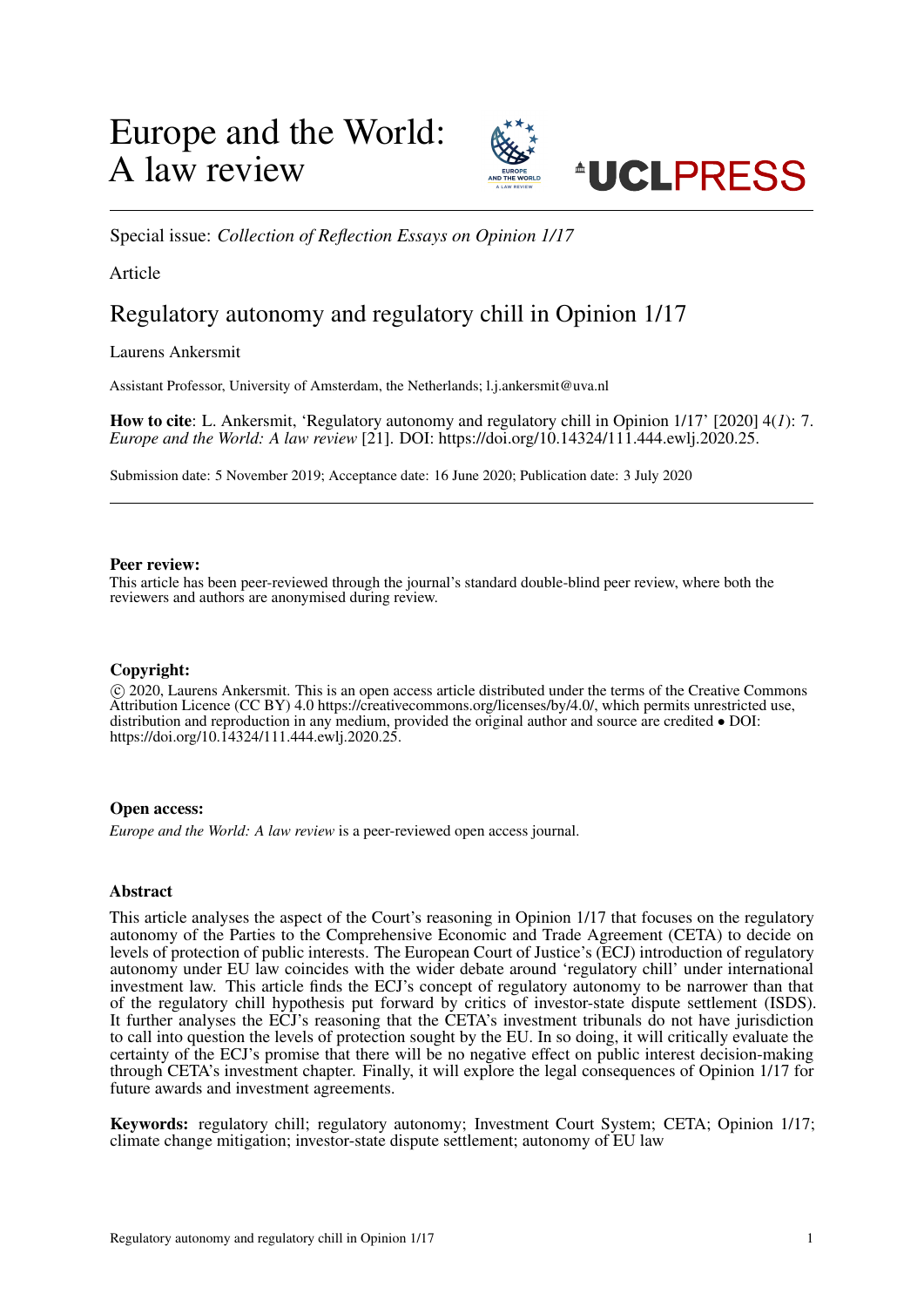# 1. Introduction

The lively public debate on investment arbitration in recent years is in part the result of public fears of 'regulatory chill' that may result from investor claims against government public interest action under investment agreements.<sup>[1](#page-2-0)</sup> It is not the only ground for opposing investor-state dispute settlement  $(ISDS)<sup>2</sup>$  $(ISDS)<sup>2</sup>$  $(ISDS)<sup>2</sup>$  but concerns over regulatory chill have made the debate more prominent. The debate around regulatory chill and ISDS is often based on a number of well-known examples of actual litigation resulting in a regulatory change on the part of a government. For instance, the government of New Zealand delayed the introduction of its plain packaging legislation for tobacco products for six-and-a-half years until the investment arbitration case initiated by Philip Morris against Australia had been resolved.<sup>[3](#page-2-2)</sup> The government of Indonesia reversed its ban on open-cast mining in several protected forests following the threat of ISDS arbitration.<sup>[4](#page-2-3)</sup> The government of Romania requested that a World Heritage Site nomination be referred back following a claim brought by a Canadian mining company because of delays in permitting procedures surrounding the biggest open-cast gold mine in Europe.<sup>[5](#page-2-4)</sup> Regulatory chill can take various forms and essentially comes down to an effect whereby the government delays, waters down, or otherwise negatively affects public interest decision-making out of fear of investment arbitration litigation.

Regulatory chill caused by investment arbitration played a significant part in debates surrounding the negotiations of both the Comprehensive Economic and Trade Agreement (CETA) with Canada and the proposed Transatlantic Trade and Investment Partnership (TTIP) with the United States. On the one hand, academics, civil society organisations, and various political groups have warned that regulatory chill may result from the investment arbitration provisions contained in these agreements.<sup>[6](#page-2-5)</sup> On the other hand, the Commission has argued that these agreements contain sufficient guarantees that public interest decision-making would not be affected.<sup>[7](#page-2-6)</sup>

The request for Opinion 1/17 by the Belgian government did *not* concern a request for a clarification on this debate. The request had raised four different points for legal clarification by the European Court of Justice (ECJ), none of which touched upon the issue of regulatory chill, even indirectly.<sup>[8](#page-2-7)</sup> In fact, the scope

<span id="page-2-2"></span><sup>3</sup> Jane Kelsey, 'Regulatory Chill: Learnings from New Zealand's Plain Packaging Tobacco Law' (2017) 17 QUT Law Review 21; Kyla Tienhaara, 'Regulatory Chill in a Warming World: The Threat to Climate Policy Posed by Investor-State Dispute Settlement' (2018) 7 Transnational Environmental Law 229.

<span id="page-2-3"></span><sup>4</sup>Stuart G Gross, 'Inordinate Chill: Bits, Non-NAFTA MITs, and Host-State Regulatory Freedom – An Indonesian Case Study' (2003) 24 Michigan Journal of International Law 893.

<span id="page-2-5"></span><sup>6</sup>Pia Eberhardt, 'The Zombie ISDS' (*Corporate Europe Observatory*, March 2016) [<https://corporateeurope.org/sites/](https://corporateeurope.org/sites/default/files/attachments/the_zombie_isds_0.pdf) [default/files/attachments/the\\_zombie\\_isds\\_0.pdf>](https://corporateeurope.org/sites/default/files/attachments/the_zombie_isds_0.pdf) accessed 7 October 2019; Gus Van Harten, 'A report on the flawed proposals for investor-state dispute settlement (ISDS) in TTIP and CETA', Osgoode Legal Studies Research Paper, 2015; Jan Kleinheisterkamp, 'Financial Responsibility in European International Investment Policy' (2014) 63 International and Comparative Law Quarterly 449.

<span id="page-2-6"></span><sup>7</sup>European Commission, *Investment in TTIP and beyond – the path for reform* (Concept Paper, May 2015); European Commission, 'Commission proposes new Investment Court System for TTIP and other EU trade and investment negotiations' (Press release IP/15/5651, 16 September 2015) [<https://europa.eu/rapid/press-release\\_IP-15-5651\\_en.htm>](https://europa.eu/rapid/press-release_IP-15-5651_en.htm) accessed 7 October 2019.

<span id="page-2-7"></span> ${}^{8}$ These four issues for legal clarification were: (1) the competence of the Court of Justice; (2) the principle of equal treatment and the effectiveness of EU law; (3) access to justice; and (4) the right to an independent and impartial tribunal. The Request for an Opinion is on file with the author.

<span id="page-2-0"></span><sup>&</sup>lt;sup>1</sup> 'The Arbitration Game', *The Economist*, (London, 11 October 2014); James Surowiecki, 'Trade Agreement Troubles', *The New Yorker* (New York, 15 June 2015); Chris Hamby, 'Inside The Global "Club" That Helps Executives Escape Their Crimes', *BuzzFeedNews* (28 August 2016).

<span id="page-2-1"></span><sup>&</sup>lt;sup>2</sup>Martti Koskenniemi, 'It's not the Cases, It's the System' (2017) 18 The Journal of World Investment & Trade 343; Alessandra Arcuri, 'The Great Asymmetry and the Rule of Law in International Investment Arbitration' in Lisa Sachs, Lise Johnson and Jesse Coleman (eds), *Yearbook on International Investment Law and Policy 2018* (Oxford University Press 2019), who argues that the asymmetry between rights and obligations of foreign investors in investment agreements poses a rule of law challenge; Gus Van Harten, Jane Kelsey and David Schneiderman, 'Phase 2 of the UNCITRAL ISDS Review: Why "Other Matters" Really Matter', Osgoode Legal Studies Research Paper, 2019.

<span id="page-2-4"></span> $5$ On 4 July 2018, the World Heritage Committee of the World Heritage Convention took Decision 42 COM 8B.32. which referred Romania's nomination of Rosia Montana as a world heritage site back to Romania at Romania's request 'due to the ongoing international arbitration'. See [<https://whc.unesco.org/archive/2018/whc18-42com-18-en.pdf>](https://whc.unesco.org/archive/2018/whc18-42com-18-en.pdf) accessed 10 October 2019.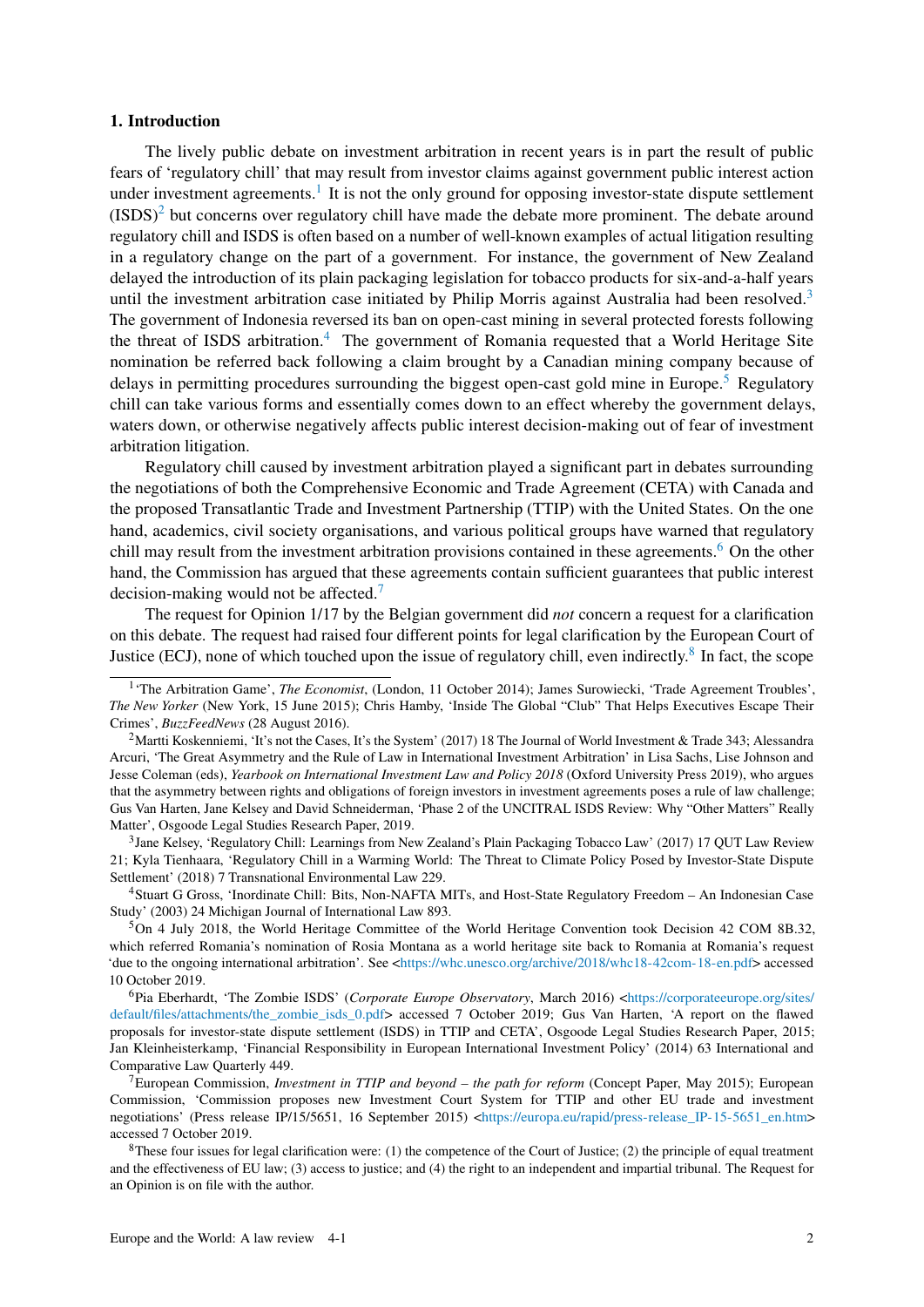of Belgium's request was limited to Section F of Chapter Eight of CETA (the Investment Court System – ICS), not the entire investment chapter including the substantive provisions. In that sense, the request was by and large inspired by the ECJ's decision in Opinion 2/13, which dealt with the possible negative effects of the EU's accession to the European Convention on Human Rights (ECHR) on the ECJ's own powers. The Court's case-law on autonomy and external oversight mechanisms under international law had so far focused on a judicial understanding of autonomy based primarily on the powers of the EU's judiciary. Nonetheless, the ECJ decided to weigh in on this public debate in Opinion 1/17, providing the Commission with a helpful formal legal authority in the public debate in Europe.<sup>[9](#page-3-0)</sup>

In Opinion 1/17 the Court moved away from that *judicial* understanding of the autonomy of the EU legal order in order to add a *regulatory* understanding of that concept. This regulatory understanding of the autonomy of the EU legal order focuses more on the independence of the institutions involved in the EU's regulatory processes. The ECJ thus introduced a new test for the constitutional limits of the EU and the Member States to conclude agreements with dispute settlement provisions in general. It held that

if the Union were to enter into an international agreement capable of having the consequence that the Union – or a Member State in the course of implementing EU law – has to amend or withdraw legislation because of an assessment made by a tribunal standing outside the EU judicial system of the level of protection of a public interest established, in accordance with the EU constitutional framework, by the EU institutions, it would have to be concluded that such an agreement undermines the capacity of the Union to operate autonomously within its unique constitutional framework.<sup>[10](#page-3-1)</sup>

However, after scrutinising the relevant substantive investment standards in CETA the Court concluded that the ICS tribunals would not be in the position to require the EU institutions to change the level of protection of a public interest. The Court concluded that

by expressly restricting the scope of Sections C and D of Chapter Eight of that agreement . . . the Parties have taken care to ensure that those tribunals have no jurisdiction to call into question the choices democratically made within a Party relating to, inter alia, the level of protection of the public order or public safety, the protection of public morals, the protection of health and life of humans and animals, the preservation of food safety, protection of plants and the environment, welfare at work, product safety, consumer protection or, equally, fundamental rights.<sup>[11](#page-3-2)</sup>

On the face of it, the ECJ's Opinion appears positive from the perspective of those concerned that these public interests may be affected by agreements such as CETA. After all, the ECJ suggests that the investment chapter of CETA will not have a negative impact on the level of protection set by any of the Parties to the agreement. However, these guarantees offered by the ECJ do raise questions. It is, after all, up to ICS tribunals and not the ECJ to interpret and apply the investment provisions in CETA and weigh public interests against the freedom to conduct business and *not* the ECJ. Will these tribunals follow the ECJ's assessment of CETA and what exactly are the parameters of that assessment of the ECJ? When are tribunals calling into question the choices democratically made within a Party relating to the level of protection of various public interests and when are they merely 'confining' themselves to applying the CETA investment provisions without affecting the level of protection of a public interest sought by one of the Parties? What is more, the ECJ focuses solely on the actions of the *tribunals* themselves whereas regulatory chill is a more dynamic concept. It focuses on *government* action that can be *anticipatory* but also a *reaction* to *threats* and *claims* by investors, as well as actual *awards* by tribunals. In addition, while the Court suggests it is vouching for CETA's investment chapter's guarantee of autonomy of regulatory action in general, in reality it is only concerned with regulatory autonomy of the EU institutions, and thus not with the regulatory autonomy of third states or the Member States.

<span id="page-3-0"></span> $9$ The Court apparently decided to take up this issue because Belgium and 'some' of the governments submitting observations had alluded to the fact that the ICS tribunals would be required to weigh public interests against 'the freedom to conduct business'. See para 137 of the Opinion. This was sufficient for the Court to proceed with its analysis on the autonomy of EU decision-making in the public interest. The Court proceeded with the need to 'respond to those doubts'.

<span id="page-3-1"></span><sup>10</sup>Opinion 1/17 (CETA) ECLI:EU:C:2019:341, para 150.

<span id="page-3-2"></span> $11$ ibid, para 160.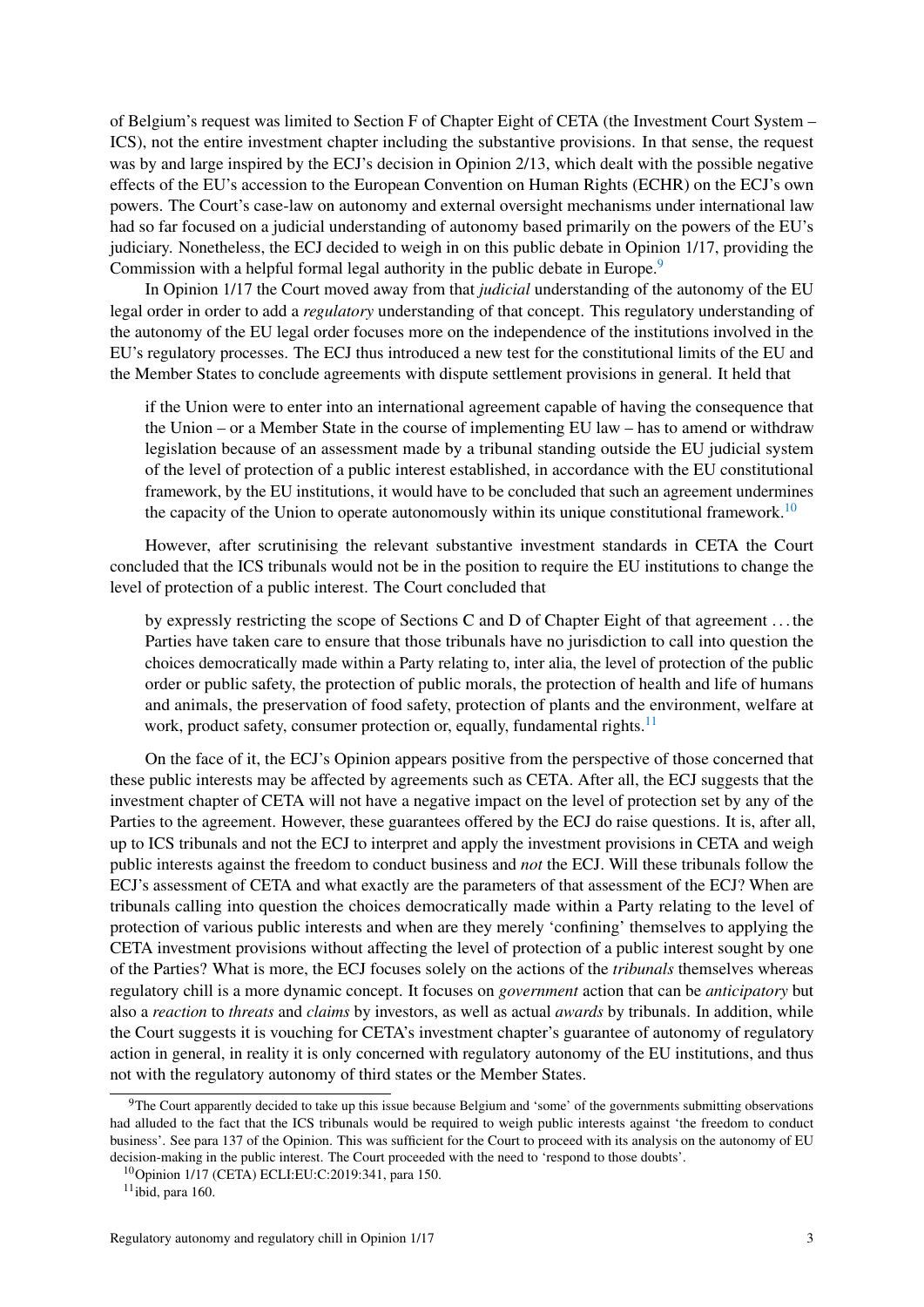This article proceeds in the context of one policy area where the issue of regulatory chill and investment arbitration is particularly relevant: climate change mitigation. It will use this context for two reasons. First, regulatory chill over climate change measures has been a particular concern for elected representatives in the EU as well as within Member States. The European Parliament's resolution of 14 October 2015 adopted in the wake of the Paris Agreement, for instance, calls on the Commission and the Member States to

ensure that any measure adopted by a Party to the Paris Agreement relating to the objective of stabilising greenhouse gas concentrations in the atmosphere at a level that would prevent dangerous anthropogenic interference with the climate system, or relating to any of the principles or commitments contained in Articles 3 and 4 of the United Nations Framework Convention on Climate Change, will not be subject to any existing or future treaty of a Party to the extent that it allows for investor-state dispute settlement. $12$ 

Second, as this article will argue below, climate change policies may be susceptible to regulatory chill because, on the one hand, typical measures to promote renewables such as feed-in tariffs are vulnerable to challenge under trade and investment agreements and, on the other, investment arbitration presents an opportunity for the fossil fuel industry to stall government action harming its investments.

This article will proceed as follows. The second section will analyse the relationship between the ECJ's definition of regulatory autonomy and 'regulatory chill'. It will explore how 'regulatory chill' is understood in the context of international investment law and then compare it with the ECJ's definition of regulatory autonomy in relation to ICS in CETA. The third section will analyse the ECJ's application of its test of regulatory autonomy to the investment chapter in CETA. It will describe the ECJ's test and then comment on various aspects of the ECJ's analysis and conclusions. The fourth section will explore the possible legal consequences of CETA tribunals exceeding their jurisdiction by calling into question the levels of protection of public interests set by the EU as understood by the ECJ. The final section will conclude.

## 2. Regulatory autonomy in Opinion 1/17 and regulatory chill

# <span id="page-4-3"></span>*2.1. The regulatory chill hypothesis and ISDS*

Tienhaara has developed a useful understanding and dichotomy of the concept of regulatory chill in the context of investment arbitration. According to her, investment arbitration has no *direct* impact on public interest regulation because governments cannot be forced by investment tribunals to roll back regulations that have been put in place. However, there may be significant *indirect* effects. Regulatory chill is then understood as the phenomenon whereby 'governments will fail to enact or enforce bona fide regulatory measures (or modify measures to such an extent that their original intent is undermined or their effectiveness is severely diminished) as a result of concerns about ISDS'.<sup>[13](#page-4-1)</sup>

These concerns are about both the substantial financial risks involved in investment arbitration cases and the difficulty in predicting the outcome of a given investment arbitration case.<sup>[14](#page-4-2)</sup> Importantly, this definition of regulatory chill concerns *delays* in regulatory action, as well as *modification* or *abandonment* of a particular course or regulatory action.

Furthermore, when analysing the concept of regulatory chill, it is important to keep in mind *when* regulatory chill occurs, *what* causes regulatory chill in the context of ISDS, and the *factors* that may influence decision-makers to negatively change the course of regulatory action.

In relation to *timing*, regulatory chill is predominantly anticipatory or may be the result of a settlement between the investor and the government subject to a claim. Thus, a government may at the very early stage of regulatory action, when rules are being developed, decide to opt for one course of action over the other for fear of any potential claims it may face in the future. At the very end of this spectrum is when

<span id="page-4-0"></span><sup>&</sup>lt;sup>12</sup>European Parliament resolution of 14 October 2015 on Towards a new international climate agreement in Paris (2015/2112(INI)) 80.

<span id="page-4-1"></span><sup>13</sup>Tienhaara (n 3) 233.

<span id="page-4-2"></span> $14$ ibid.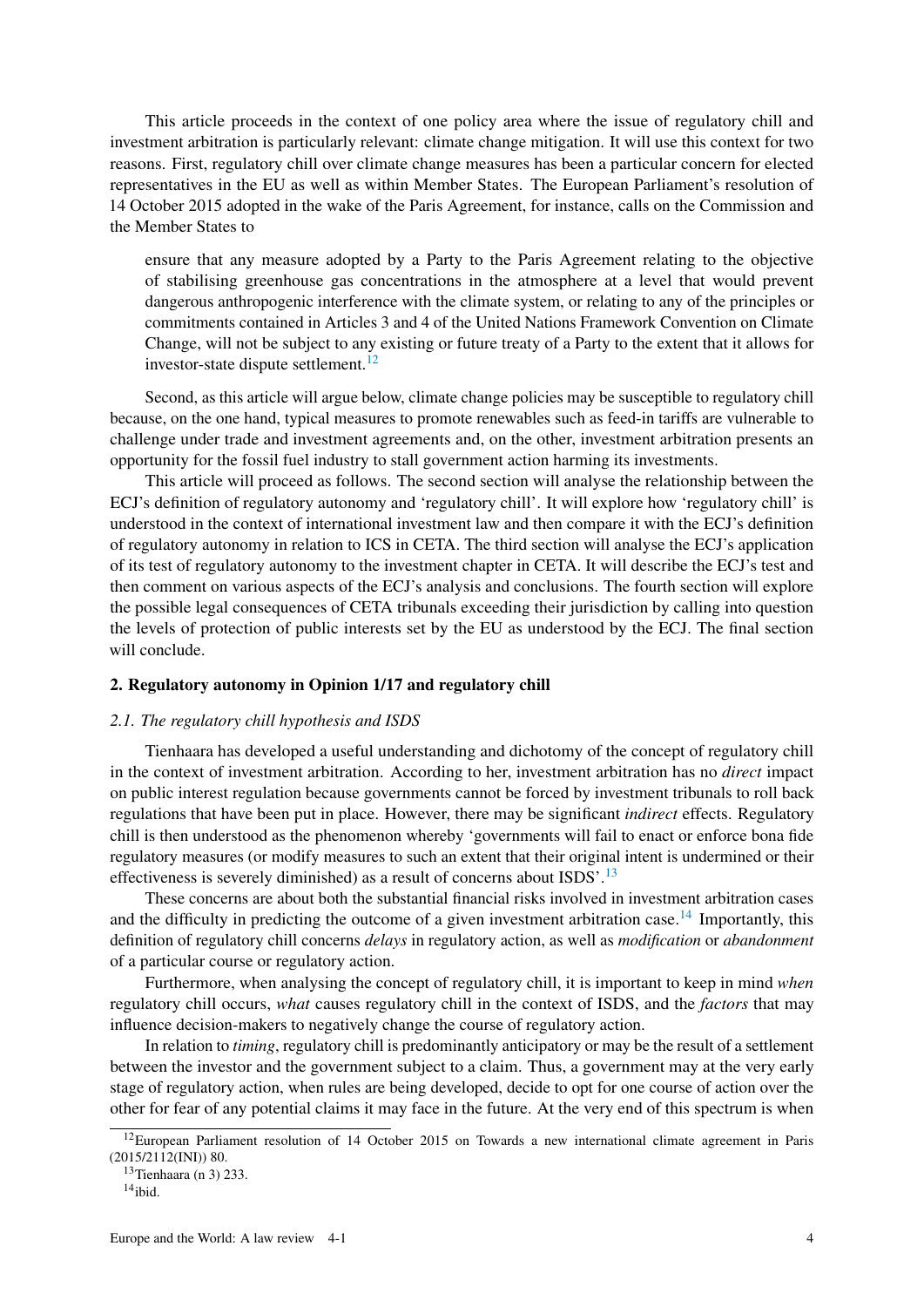the government decides to either settle a case with an investor, or where it takes regulatory action in order to limit the amount of damages awarded to the investor. For instance, in the *Vattenfall I* case, Germany and Vattenfall reached an amicable settlement as a result of the commitments by the Hamburg government to lower the environmental restrictions imposed on the Moorburg coal-fired power plant in Hamburg, which made the project 'uneconomical'.<sup>[15](#page-5-0)</sup> In relation to the latter, the CETA text is an example of an agreement that explicitly provides governments with a financial incentive to take regulatory action to limit the amount of damages awarded to the investor. Article 8.39(3) CETA provides that for 'the calculation of monetary damages, the Tribunal shall also reduce the damages to take into account any restitution of property or repeal or modification of the measure'. More unusual is the hypothetical situation whereby a government takes regulatory action after it has been ordered to pay damages. In other words, regulatory chill happens as the result of an award, not because of the claim itself, the threat of a claim, or because a regulatory action may in the design of a measure anticipate such a claim. While such regulatory action may be too late to avoid paying damages to the investor obtaining the award, it may prevent similar claims from arising in the future. $16$ 

On the second point (*what* causes regulatory chill in the context of ISDS), regulatory chill may be caused by a claim, an award or the terms of the investment agreement itself. These causes may be specific and direct, in the sense that they respond to a particular claim by an investor against the regulator itself, or may be more indirect and a response to a claim or award against another country.

Lastly, factors that may be relevant in causing regulatory chill are diverse and in essence revolve around a risk-assessment by the regulator in relation to ISDS. *Structural aspects* of the investment agreement itself may determine the likelihood of regulatory chill, such as the procedural ease by which a claim can be brought. This may include provisions that require an investor to exhaust domestic remedies first, by limiting the ability to bring claims on behalf of shell companies, or by allowing for counterclaims against investors. Substantive provisions that may limit the risk of regulatory chill are carve-out provisions or limitations on the rights of investors in an investment agreement. Factors *connected to the regulator* may be the willingness of a regulator to comply with the standards in an investment agreement compared to the degree of importance attached to a particular regulatory measure. For instance, a regulator may be more keen to not pursue a particular course of regulatory action if the regulator is not particularly attached to obtaining a regulatory goal, but does attach great importance to compliance with investment agreements. Factors *connected to the investor* may be the credibility of a particular claim or threat of a claim, or the amount of damages demanded.

Lastly, *factors connected to a particular policy field or type of regulatory action* may increase the risk of regulatory chill. Some policies are simply more difficult to square with what investment agreements protect. An obvious example is the UK Labour Party's idea to renationalise the UK's electricity network in order to decarbonise the economy.[17](#page-5-2) The feasibility of this plan may to a large extent depend on how and under what conditions investors will be compensated, something that most investment agreements provide for. What is more, two structural features of climate change policies, in particular, make such policies susceptible to regulatory chill. The first is that climate change policies are often discriminatory in nature. Government action promoting renewables consists of various forms of support of *domestic* renewables and for that reason is vulnerable to challenge before the World Trade Organization (WTO), EU courts, and investment arbitration tribunals. The international framework to combat climate change takes a bottom-up approach focusing heavily on domestic efforts to mitigate climate change. The Paris Agreement, for instance, stipulates that in order to achieve the Paris goals of staying below two degrees of global warming, a Party 'shall prepare, communicate and maintain successive nationally determined contributions that it intends to achieve. Parties shall pursue domestic mitigation measures, with the aim of achieving the objectives of such contributions.'[18](#page-5-3) Government efforts have in large part focused on

<span id="page-5-0"></span><sup>&</sup>lt;sup>15</sup>Vattenfall v. Germany, ICSID Case No. arb/09/6 (award of 11 March 2011); see the request for arbitration by Vattenfall.

<span id="page-5-2"></span><span id="page-5-1"></span><sup>&</sup>lt;sup>16</sup>This appears to be the concern identified by the ECJ in Opinion 1/17, see Section [2.1.](#page-4-3)

<sup>17</sup>Angela Monaghan, 'Labour to end energy consumer "rip-off" and renationalise network' (*The Guardian*, 15 May 2019) [<https://www.theguardian.com/business/2019/may/15/corbyn-to-reveal-labour-plans-to-nationalise-uks-energy](https://www.theguardian.com/business/2019/may/15/corbyn-to-reveal-labour-plans-to-nationalise-uks-energy-network)[network>](https://www.theguardian.com/business/2019/may/15/corbyn-to-reveal-labour-plans-to-nationalise-uks-energy-network) accessed 10 October 2019.

<span id="page-5-3"></span><sup>&</sup>lt;sup>18</sup> Article 4(2) of the Paris Agreement [2016] OJ L 282/4.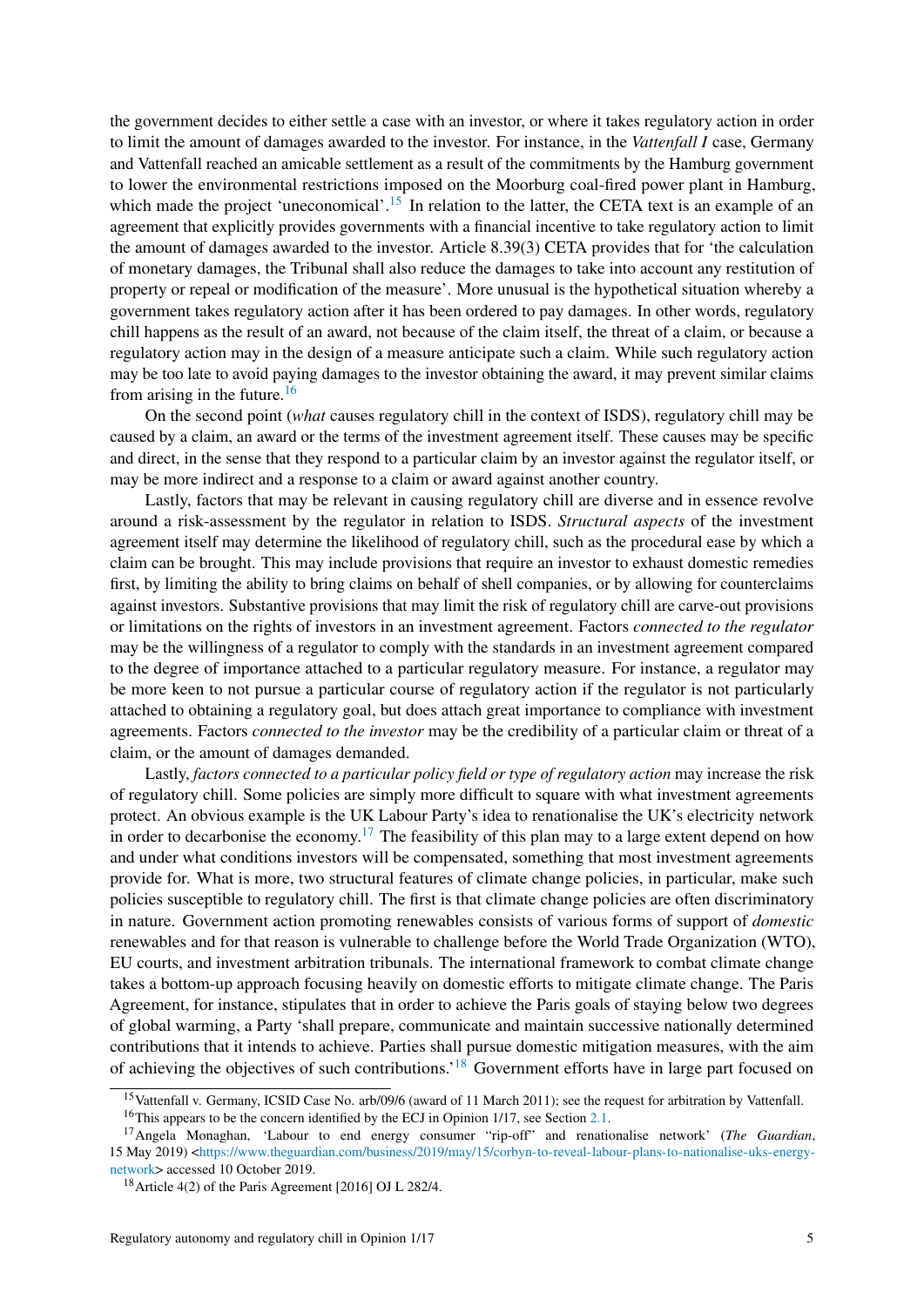promoting the production of renewables within their own territories in order to achieve international climate change goals. Such measures allow governments to be more directly in control of greenhouse gas (GHG) emission reductions within their own territory rather than more diffuse consumer-oriented policies.

EU efforts are subdivided into efforts by Member States that individually have mitigation targets contributing to the EU's overall target to reduce GHGs. According to the preamble of the EU's renewables Directive,

Member States have different renewable energy potentials and operate different support schemes at national level. The majority of Member States apply support schemes that *grant benefits solely to energy from renewable sources that is produced on their territory*. For the proper functioning of national support schemes, it is vital that Member States continue to be able to control the effect and costs of their national support schemes in accordance with their different potentials. <sup>[19](#page-6-0)</sup>

Governments, including those of EU Member States, employ a variety of mechanisms through which domestic renewables production is supported. These vary from introducing quota obligations and green certificates requiring electricity suppliers to purchase a certain quantity of domestic renewables, to price-based mechanisms such as feed-in tariffs that guarantee renewables producers a certain price for their supply. In addition, governments (including in the EU) resort to local content requirements in promoting renewables policy.[20](#page-6-1)

Second, most investment agreements protect investors against significant and sudden changes in the regulatory framework that harm their investments.<sup>[21](#page-6-2)</sup> It is this type of regulatory action that is currently needed in order to achieve the goals of the Paris Agreement, and such regulatory action may harm investments in the fossil fuel industry; such a revocation or restrictions of exploitation permits, restrictions on the sale or use of fossil fuels, or fuel quality standards may equally be susceptible to challenge. An example is the announcement by the German company Uniper that it was preparing a billion-euro claim under the Energy Charter Treaty (ECT) against the Netherlands for the decision to ban the use of coal in power plants in 2030. Uniper had committed to constructing a coal-fired power plant in the Netherlands that became operational in 2016 and now argues that the ban on the use of coal amounts to indirect expropriation without compensation as required by the ECT. Uniper has stated that it will file the claim as soon as the Netherlands adopts the coal use ban in Parliament. As Tienhaara has argued,

investment agreements have been designed primarily to protect the status quo. Conversely, compliance with the objectives of the Paris Agreement will require radical change: a future in which governments have met the collective goal of keeping below the  $2°C$  guardrail is a future without fossil fuels. Civil society and governments at all levels will have to fight for this future, regardless of whether any of the recently negotiated regional trade agreements ever actually come into force. However, providing fossil fuel corporations with ISDS under these agreements is akin to handing your opponent extra weapons and ammunition before stepping onto the battlefield. Fossil fuel corporations will always have sufficient incentive to bring ISDS cases because they are fighting for their survival. For as long as there is any ambiguity in the substantive provisions of investment agreements – allowing cases to play out over several years, cost millions, and leave governments uncertain about outcomes – there will be policy delays. In a rapidly warming world, we simply cannot afford these delays.<sup>[22](#page-6-3)</sup>

As of 2019, the International Centre for Settlement of Investment Disputes (ICSID), a major investment arbitration institution of the World Bank, had already recorded that 24% of its registered cases involve the oil, gas and mining sector.<sup>[23](#page-6-4)</sup> Moreover, political and economic dynamics suggest that the

<span id="page-6-0"></span> $19$ Recital 22 of Directive 2018/2001/EU on the promotion of the use of energy from renewable sources [2018] OJ L 328/82, emphasis added.

<span id="page-6-1"></span><sup>&</sup>lt;sup>20</sup>Joanna I Lewis, 'The Rise of Renewable Energy Protectionism: Emerging Trade Conflicts and Implications for Low Carbon Development' (2014) 14 Global Environmental Politics 10, 14.

<span id="page-6-2"></span><sup>21</sup>Tienhaara (n 3) 229.

<span id="page-6-4"></span><span id="page-6-3"></span><sup>22</sup>ibid, 250.

<sup>&</sup>lt;sup>23</sup>ICSID, 'The ICSID case-load statistics' (Issue 2019-1) [<https://icsid.worldbank.org/en/Documents/resources/ICSID%](https://icsid.worldbank.org/en/Documents/resources/ICSID%20Web%20Stats%202019-1(English).pdf) [20Web%20Stats%202019-1\(English\).pdf>](https://icsid.worldbank.org/en/Documents/resources/ICSID%20Web%20Stats%202019-1(English).pdf) accessed 11 October 2019.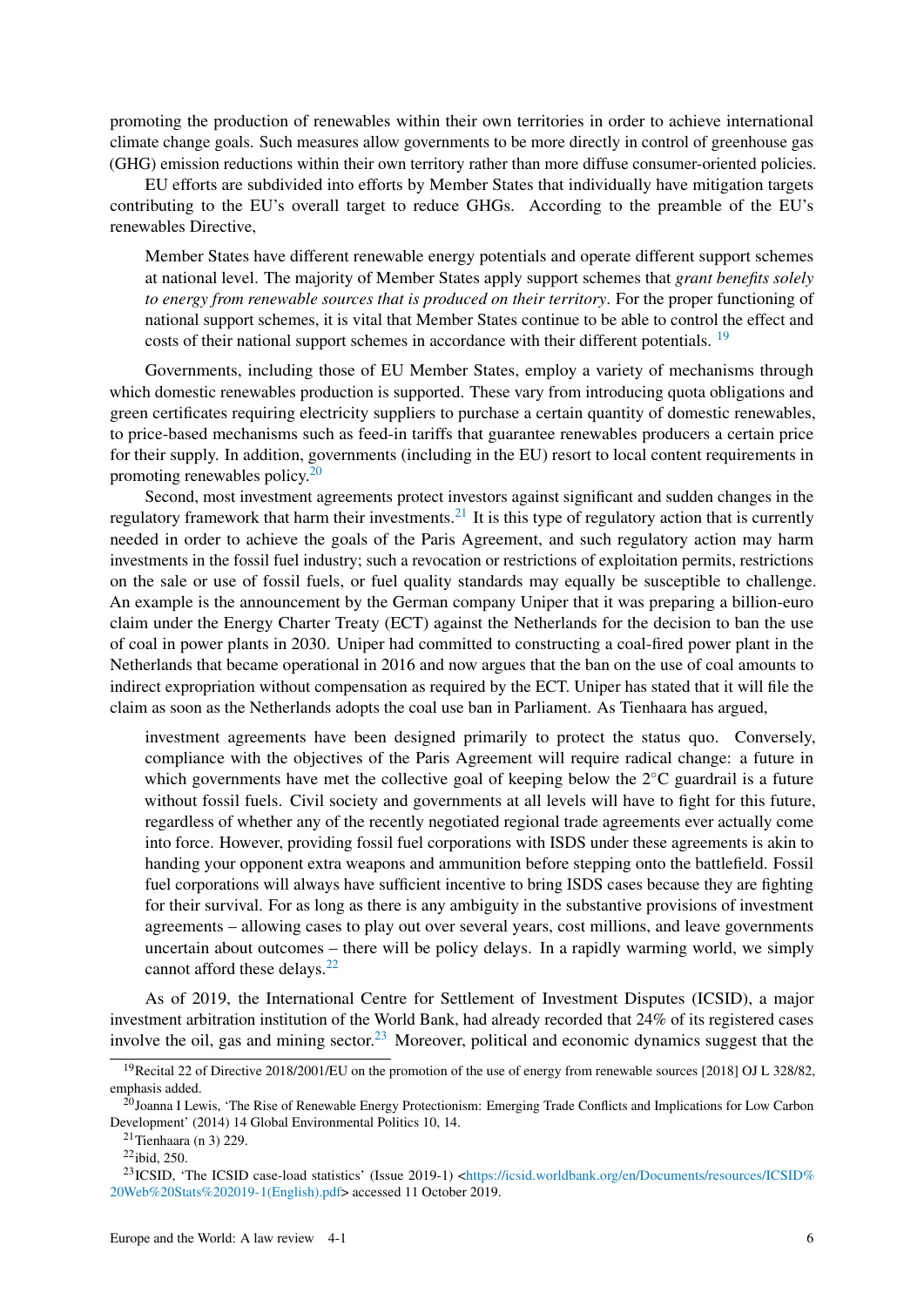fossil fuel industry may resort to investment arbitration in the future. Global fossil fuel investments – generally long-term upstream extraction projects – are still expanding, totalling US\$935 billion in 2018 alone, while government action necessary to achieve the goals of Paris may result in many of these investments becoming stranded investments. [24](#page-7-0) Research suggests that no less than 80% of current global coal reserves, a third of oil reserves and half of the world's gas reserves should not be exploited from 2010 to 2050.<sup>[25](#page-7-1)</sup> Investors in fossil fuel extraction thus have a clear financial incentive to turn to tools such as investment arbitration to secure their investments. Several other exacerbating factors – climate change policies posing an existential threat to the business model of the fossil fuel industry, past experience and knowledge of investment arbitration, the financial benefits of *delays* to introduction of climate change policies alone, and the lack of any clear disadvantages of using investment arbitration for the fossil fuel industry – all add to a heightened risk for claims targeting climate change policies.<sup>[26](#page-7-2)</sup>

Tienhaara suggests that three forms of regulatory chill can be distinguished: internalisation chill, threat chill and cross-border chill. *Internalisation chill* is the effect whereby decision-makers take into account the potential of investment disputes before drafting policy, pre-empting disputes in a more general way, and thereby 'prioritizing the avoidance of such disputes over the development of efficient regulation in the public interest'.[27](#page-7-3) Internalisation chill is very difficult to measure and evidence of this type of chill is at best mixed.<sup>[28](#page-7-4)</sup> However, governments that have regulatory policies in place that screen public interest measures for their potential impacts on trade and investment before such measures are adopted could lead to this particular chill effect. Within the EU, the Commission's regulatory policy requires officials to take account of the impact of any regulatory proposal on international trade and investment flows and agreements to which the EU is party among various other issues.<sup>[29](#page-7-5)</sup> In the context of international trade law, a prominent example of an initiative that has so far not materialised because of fears over its legality under international trade law is the French idea of a carbon border tax. Resisted so far within the EU out of concerns over compatibility with the EU's trade commitments, the new President of the Commission, Ursula von der Leyen, has promised the European Parliament that it will be introduced, with the caveat that it would need to be 'fully compliant with WTO rules'.[30](#page-7-6)

*Threat chill* 'concerns the chilling of *specific* regulatory measures that have been proposed by governments following an investor's threat to arbitrate'.<sup>[31](#page-7-7)</sup> This type of chill is the most familiar form of chill and does not depend on prior knowledge of investment agreements by government officials. In fact, the lack of prior knowledge may exacerbate the chilling effects because government officials may lack the ability to properly assess the viability of the threat. The use of investment claims as a threat is well documented. When such threats are made, government officials, bound by constraints in time and resources, will have to assess the viability of such threats. In other words, there is an element of risk analysis involved on the part of the government as to whether to pursue a particular measure. Lastly, *cross-border chill* is where a government fails to enact or enforce a measure, or modifies a measure that is contemplated and easily transferrable in several jurisdictions, because of an investment arbitration claim against another country. A clear example of this form of chill is New Zealand's decision to delay its plain

<span id="page-7-1"></span><span id="page-7-0"></span><sup>24</sup>International Energy Agency, World Energy Investment (May 2019) 6.

<sup>&</sup>lt;sup>25</sup>Tienhaara (n 3) 230, referring to C McGlade and P Ekins, 'The Geographical Distribution of Fossil Fuels Unused when Limiting Global Warming to 2◦C' (2015) 517(7533) Nature 186, 187.

<span id="page-7-2"></span> $26$ Tienhaara (n 3) 230.

<span id="page-7-4"></span><span id="page-7-3"></span><sup>27</sup>ibid, 233–5.

<sup>&</sup>lt;sup>28</sup>Gus van Harten and Dayna Nadine Scott, 'Investment Treaties and the Internal Vetting of Regulatory Proposals: A Case Study from Canada' [2016] Journal of International Dispute Settlement 92.

<span id="page-7-5"></span><sup>&</sup>lt;sup>29</sup>European Commission, 'Chapter III: Guidelines on Impact Assessment' [<https://ec.europa.eu/info/sites/info/files/better](https://ec.europa.eu/info/sites/info/files/better-regulation-guidelines-impact-assessment.pdf)[regulation-guidelines-impact-assessment.pdf>](https://ec.europa.eu/info/sites/info/files/better-regulation-guidelines-impact-assessment.pdf) accessed 11 October 2019, pp 22, 23, 31. The Commission's impact assessment guidelines require officials when designing policy options to explain possible inconsistencies with obligations undertaken at the WTO or in international agreements. When options are considered officials are required to redraft options when they have a disproportionate negative effect on trade partners.

<span id="page-7-6"></span><sup>30</sup>Ursula von der Leyen, 'A Union that strives for more: My agenda for Europe' [<https://ec.europa.eu/commission/sites/beta](https://ec.europa.eu/commission/sites/beta-political/files/political-guidelines-next-commission_en.pdf)[political/files/political-guidelines-next-commission\\_en.pdf>](https://ec.europa.eu/commission/sites/beta-political/files/political-guidelines-next-commission_en.pdf) accessed 11 October 2019.

<span id="page-7-7"></span> $31$ Tienhaara (n 3) 236.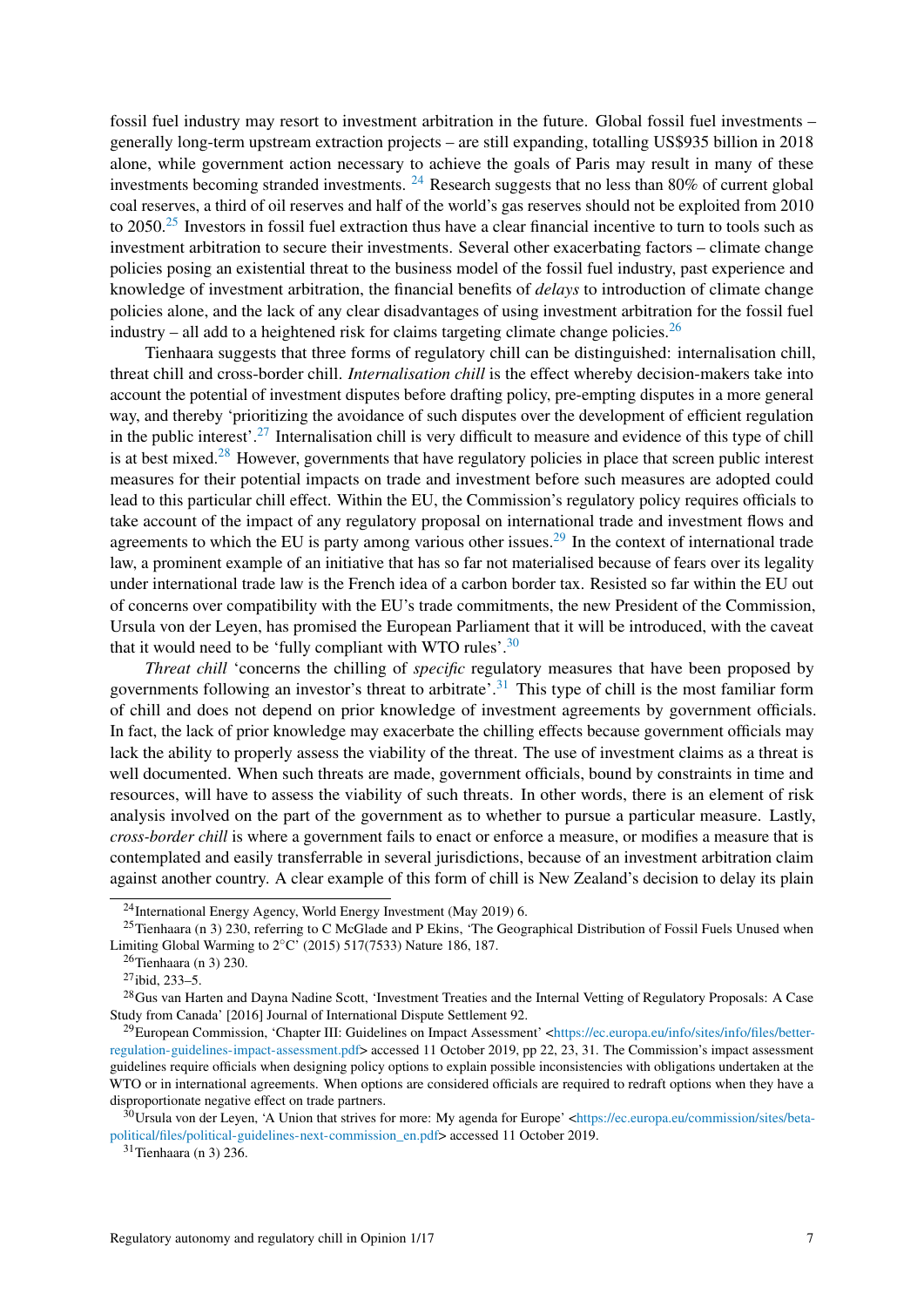packaging legislation for tobacco products until the investment arbitration case initiated by Philip Morris against Australia had been resolved.[32](#page-8-0)

# *2.2. Assessing Opinion 1/17 and regulatory autonomy*

#### 2.2.1. The Court's test

The Court's position in Opinion 1/17 on the autonomy of the regulatory process starts with the observation that Belgium and some of the governments involved in the proceedings have stated that the CETA Tribunal 'might . . . weigh the interest constituted by the freedom to conduct business . . . against public interests' set out in EU law.<sup>[33](#page-8-1)</sup> The Court then proceeds by seeking to answer the question whether situations in which tribunals would give rulings on acts of secondary EU law would adversely affect the exclusive jurisdiction of the Court over the definitive interpretation of EU law. The Court notes in that regard that such situations 'are likely to occur often' and notes that the definition of the concept 'investment' in CETA 'is particularly broad' and may 'concern measures in any area that relates, within the Union, to business activity and the use of moveable or immovable property, securities, intellectual property rights, claims to money and any other type of investment'. The Court also notes that the EU would not be in a position to object to the jurisdiction of the tribunals in question. Moreover, in terms of the types of acts that may be brought before the tribunal, the Court states that CETA does not 'preclude that measure from being one of general application or from implementing an act of general application'.[34](#page-8-2)

The Court's reasoning then takes a notable turn away from the question of interpretation of EU law after it finds that the tribunals in question can only award damages and not annul or order changes to domestic legislation. In paragraphs 148 to 151, the Court finds that

the jurisdiction of those tribunals would adversely affect the autonomy of the EU legal order if it were structured in such a way that those tribunals might, in the course of making findings on restrictions on the freedom to conduct business challenged within a claim, call into question the level of protection of a public interest that led to the introduction of such restrictions by the Union with respect to all operators who invest in the commercial or industrial sector at issue of the internal market, rather than confine itself to determining whether the treatment of an investor or a covered investment is vitiated by a defect mentioned in Section C or D of Chapter Eight of the CETA.

If the CETA Tribunal and Appellate Tribunal were to have jurisdiction to issue awards finding that the treatment of a Canadian investor is incompatible with the CETA because of the level of protection of a public interest established by the EU institutions, this could create a situation where, in order to avoid being repeatedly compelled by the CETA Tribunal to pay damages to the claimant investor, the achievement of that level of protection needs to be abandoned by the Union.

If the Union were to enter into an international agreement capable of having the consequence that the Union – or a Member State in the course of implementing EU law – has to amend or withdraw legislation because of an assessment made by a tribunal standing outside the EU judicial system of the level of protection of a public interest established, in accordance with the EU constitutional framework, by the EU institutions, it would have to be concluded that such an agreement undermines the capacity of the Union to operate autonomously within its unique constitutional framework.

It must be emphasised, in that regard, that EU legislation is adopted by the EU legislature following the democratic process defined in the EU and FEU Treaties, and that that legislation is deemed, by virtue of the principles of conferral of powers, subsidiarity and proportionality laid down in Article 5 TEU [Treaty on European Union], to be both appropriate and necessary to achieve a legitimate objective of the Union. In accordance with Article 19 TEU, it is the task of the Courts of the European Union to ensure review of the compatibility of the level of protection of public interests

<span id="page-8-0"></span><sup>32</sup>See n 3.

<span id="page-8-1"></span><sup>33</sup>Opinion 1/17 (CETA) ECLI:EU:C:2019:341, para 137.

<span id="page-8-2"></span><sup>34</sup>ibid, para 143.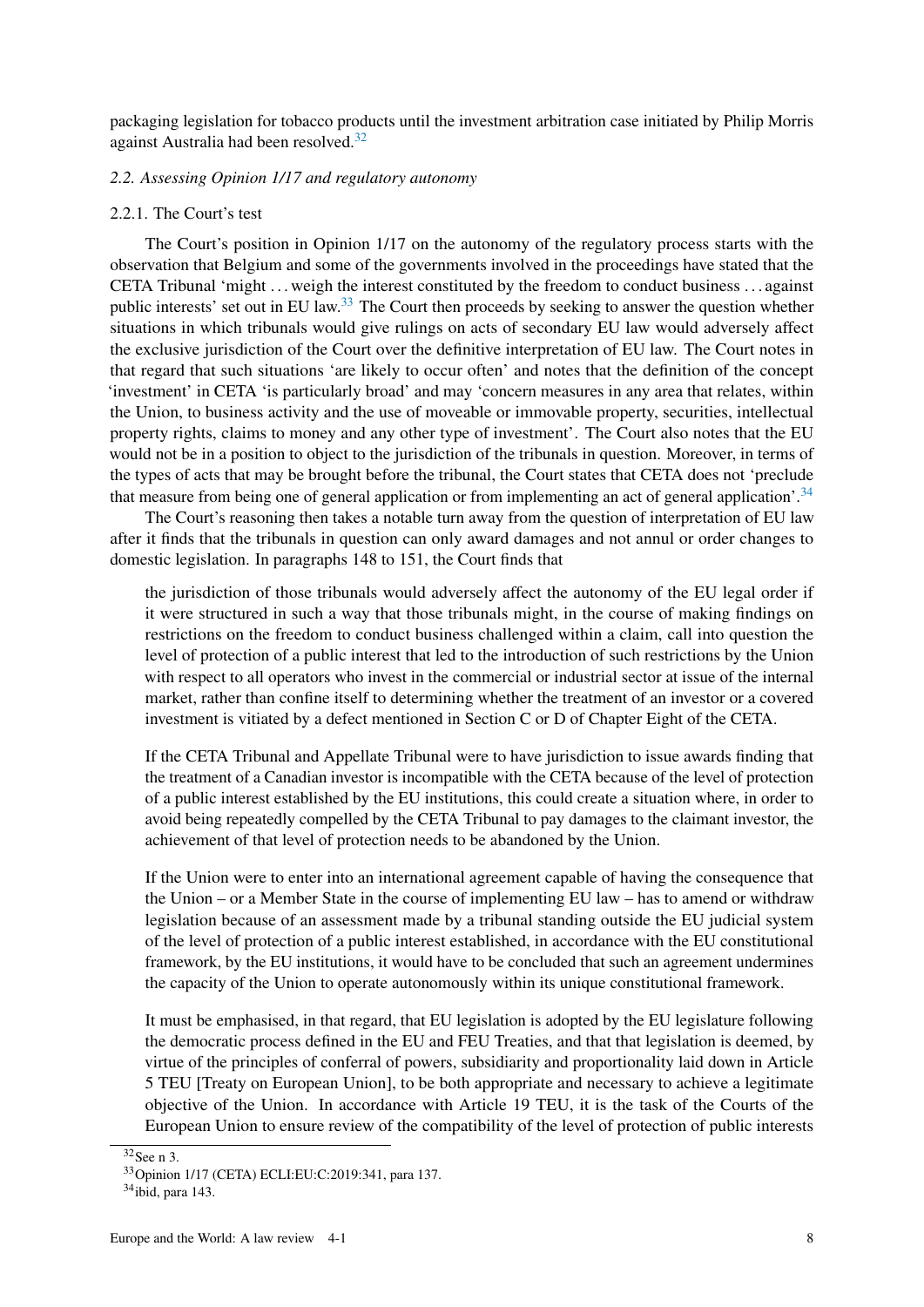established by such legislation with, inter alia, the EU and FEU Treaties, the Charter and the general principles of EU law.[35](#page-9-0)

# 2.2.2. Comparing regulatory chill and regulatory autonomy

A first notable aspect of the ECJ's test is the ECJ's recognition that claims for damages by investors may have an impact on the public decision-making process. The ECJ's test does not consider the autonomy of the regulatory process in the EU to be affected only if external tribunals would have jurisdiction to invalidate EU rules, but considers *indirect* effects also relevant. Similar to the understanding of regulatory chill described above, the ECJ does not understand an adverse effect on the autonomy of the EU legal order to solely come from a power to directly force repeal or amendment of a particular measure. Instead, repeated awards of damages may result in the same effect and can therefore also result in an adverse effect on the autonomy of the EU legal order.

A second notable aspect is that the ECJ's test centres around *amending* or *withdrawing* legislation because of the level of protection set by the EU. The ECJ's test thus appears not to be concerned with any *delays* in regulatory action that may result from ICS litigation. Similarly, the ECJ's test is backward-looking in the sense that the test does not appear to concern anticipatory action of governments as a result of ISDS in relation to public interest decision-making. Governments may simply decide to not *introduce* legislation because of ISDS. The Court, however, refers to abandonment of a particular level of protection in order to avoid being 'repeatedly' compelled to pay damages. This suggests a higher threshold before the autonomy of the EU legal order is adversely affected than when simply as a result of being compelled to pay damages the EU abandons the achievement of a level of protection. In fact, the ECJ's test appears to centre around a very narrow set of factual circumstances where governments have enacted legislation first, a foreign investor subsequently obtains an award that calls into question the level of protection set by the EU and then as a result of this award the government is 'repeatedly' forced to pay damages because of subsequent litigation by that same investor. Only in this situation, according to the ECJ, is the EU forced to abandon its level of protection. It is hard to imagine when and how such a situation would occur. A level of protection may of course also be abandoned simply in order to avoid paying damages a single time. Indeed, the text of CETA expressly provides for this possibility. Article 8.39(3) CETA provides: 'For the calculation of monetary damages, the Tribunal shall also reduce the damages to take into account any restitution of property or repeal or modification of the measure.'

The ECJ's test further concerns only those structural aspects of the jurisdiction of tribunals that relate to the substantive standards of the agreement. It does not concern procedural aspects, such as the procedural ease with which a claim may be brought (e.g. the potential existence of a clause to exhaust domestic remedies, a clause on frivolous claims, or third-party funding), or the height of claims or the way damages may be calculated. The ECJ's focus is on whether or not tribunals would be calling into question the levels of protection set by the EU rather than confining themselves to finding a breach or not of the investor rights contained in the agreement.

Lastly, the ECJ's test is applicable to EU regulatory action and to Member State regulatory action in so far as they are implementing EU law. It is thus not concerned with any adverse effects on the regulatory process that may occur in third countries party to an agreement with the EU. The ECJ's test is thus strictly internal and contains no reference to Treaty provisions that suggest that the EU has as its task to uphold and promote its democratic values in its relations with the wider world.<sup>[36](#page-9-1)</sup> While the ECJ's test may certainly indirectly contribute to less intrusive investment standards being adopted between the EU and third countries, Opinion 1/17 would have little legal value in restraining tribunals deciding on regulatory action of those third countries, for instance in the course of annulment proceedings of an award before a court in an EU Member State.

<span id="page-9-1"></span><span id="page-9-0"></span><sup>35</sup>ibid, paras 148–51.

 $36$  For instance, Articles 2, 3(5) and 21 TEU. See more generally a discussion on the value and nature of these constitutional provisions: Joris Larik, *Foreign Policy Objectives in European Constitutional Law* (Oxford University Press 2016) and Marise Cremona, 'Distinguished Essay: A Quiet Revolution – The Changing Nature of the EU's Common Commercial Policy' in Marc Bungenberg (ed), *European Yearbook of International Economic Law 2017* (Springer 2017) 3–34.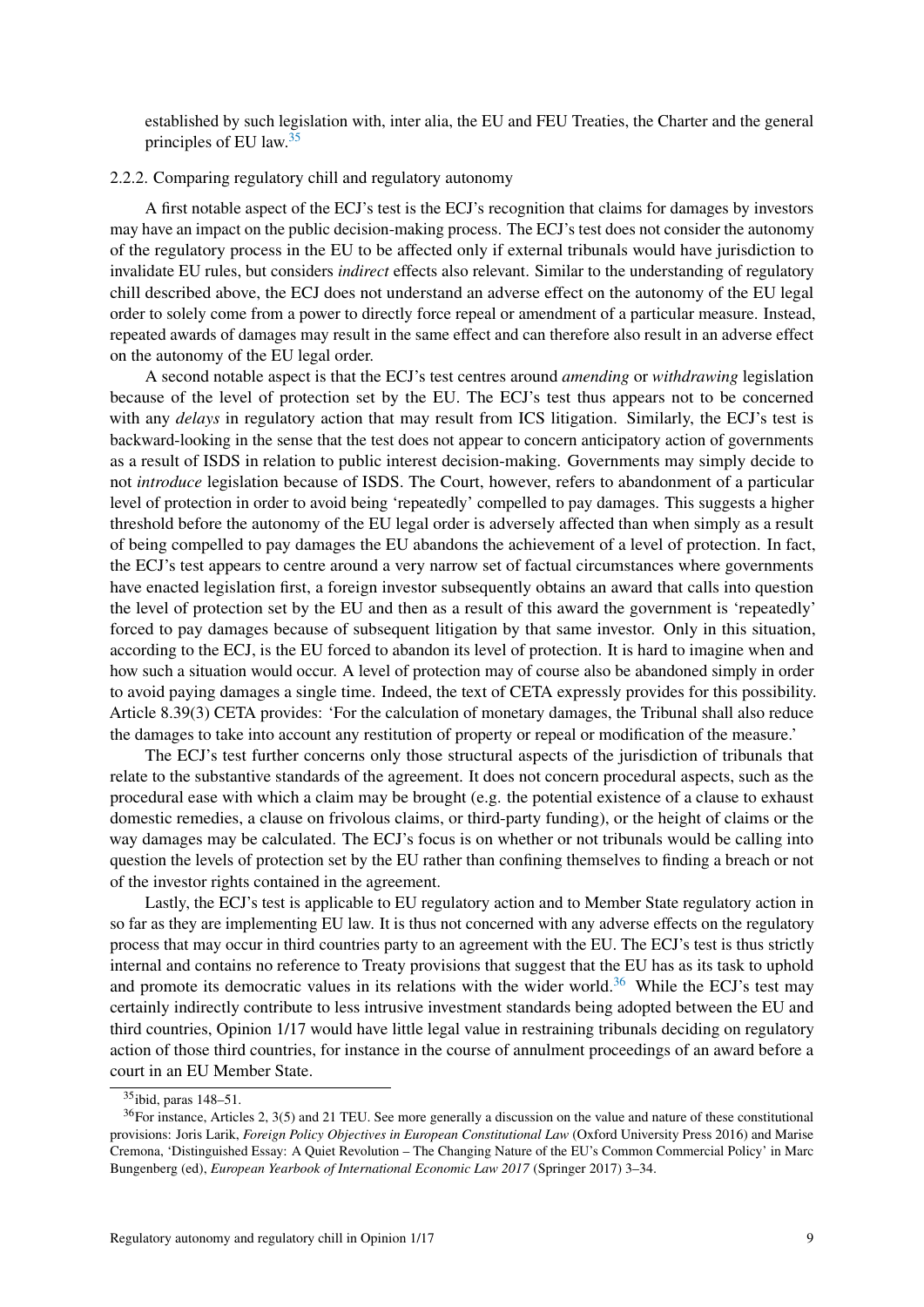#### 2.2.3. The ECJ's own case-law on non-contractual liability

The ECJ's test on preserving the regulatory autonomy of the EU legal under EU external relations law differs from the ECJ's own case-law on non-contractual liability of the EU institutions under Article 340 Treaty on the Functioning of the European Union (TFEU). While the ECJ in its case-law on non-contractual liability is also wary of the deterrent effect of damages claims by individuals on the EU's decision-making process, the ECJ also appears to be more protective of the EU decision-making process. What is more, that standard on non-contractual liability may have undergone some erosion as a result of Opinion 1/17.

Currently, the Court of Justice employs a high standard in allowing claims for damages for EU discretionary acts.<sup>[37](#page-10-0)</sup> The ECJ considers that EU institutions should have a 'wide discretion' in implementing EU policy and therefore takes a 'strict' approach towards liability.<sup>[38](#page-10-1)</sup> This means that not only is the applicant required to demonstrate a breach of a superior rule of law which is intended to give rights to individuals, but also that this breach must be flagrant, meaning that the EU institution manifestly and gravely disregarded the limits on its discretion.<sup>[39](#page-10-2)</sup> Factors that are relevant in this regard are intent, justifiability and clarity of the rule breached. $40$ 

The reason for this high standard is that the 'exercise of the legislative function must not be hindered by the prospect of actions for damages whenever the general interest of the Community requires legislative measures to be adopted which may adversely affect individual interests'.<sup>[41](#page-10-4)</sup> Accordingly, it is very difficult to claim damages under Article 340 TFEU.<sup>[42](#page-10-5)</sup> For illustrative purposes for this very strict approach, it is perhaps worthwhile to compare the success rate of claimants in proceedings under Article 340 TFEU and under investment agreements containing ISDS. Even though the sheer number of 'superior rules of law' is considerably larger than the three or four investor rights generally contained in investment agreements, the success rate for claimants under the latter provisions is significantly higher. The ECJ's deferential case-law towards the EU institutions in damages claims has resulted in only 23 claims out of 530 damages claims brought against the EU institutions being successful. This is a success rate of 4.3%. Eight of these cases involved disputes over milk quotas and the majority of the cases involved matters that fell within the Common Agricultural Policy. With the notable exception of the *Schneider Electric* case, the amounts of compensation were insignificant. Investors, by contrast, have been almost seven times as successful before ISDS tribunals. According to statistics of the United Nations Conference on Trade and Development (UNCTAD), of the 942 cases concluded so far, 173 resulted in an award in favour of the investor. This is a success rate of 28.7%. A 2018 UNCTAD study found that

on average, successful claimants were awarded about 40 per cent of the amounts they claimed. In cases decided in favour of the investor, the average amount claimed was \$1.3 billion and the median \$118 million. The average amount awarded was \$504 million and the median \$20 million. These amounts do not include interest or legal costs, and some of the awarded sums may have been subject to set-aside or annulment proceedings.<sup>[43](#page-10-6)</sup>

The ECJ's rationale in preserving regulatory autonomy in Opinion 1/17 is different from the rationale in preserving regulatory autonomy for EU institutions in the context of damages claims under Article 340 TFEU. First of all, under Article 340 TFEU there is no reference to claims being made 'repeatedly' before there may be an effect on the decision-making process. Second, the ECJ's reasoning under Article

<span id="page-10-6"></span><span id="page-10-5"></span><sup>42</sup>Joined Cases C-120 and 121/06P *FIAMM and Fedon* ECLI:EU:C:2008:476, paras 175–6.

<span id="page-10-0"></span><sup>37</sup>Case 5/71 *Aktien-Zuckerfabrik Schöppenstedt* ECLI:EU:C:1971:116, para 11; Case C-352/98P *Bergaderm* ECLI:EU:C:2000:361, para 43.

<span id="page-10-1"></span><sup>38</sup>Joined Cases C-46/93 and C-48/93 *Brasserie du Pêcheur SA* ECLI:EU:C:1996:79, paras 44–5.

<span id="page-10-2"></span><sup>39</sup>ibid, para 55.

<span id="page-10-3"></span><sup>40</sup>Paul Craig and Gráinne de Búrca, *EU Law: Text, Cases, and Materials* (5th edn, Oxford University Press 2011) 563.

<span id="page-10-4"></span><sup>41</sup>Joined Cases C-46/93 and C-48/93 *Brasserie du Pêcheur SA* ECLI:EU:C:1996:79, para 45.

<sup>43</sup>UNCTAD, 'Investor–State Dispute Settlement: Review of Developments in 2017' (Issue 2, June 2018) 5. Whether the safeguards and procedural changes introduced with CETA will result in a success rate similar to that of damages claims within the EU remains to be seen. While the standards in CETA are generally more circumscribed than some of the broadly worded agreements from the early 1990s, CETA maintains the basic tenets of international investment agreements and it contains the same rights and the same standards for calculating the level of monetary awards as the more modern investment agreements concluded by, for instance, the United States and Canada.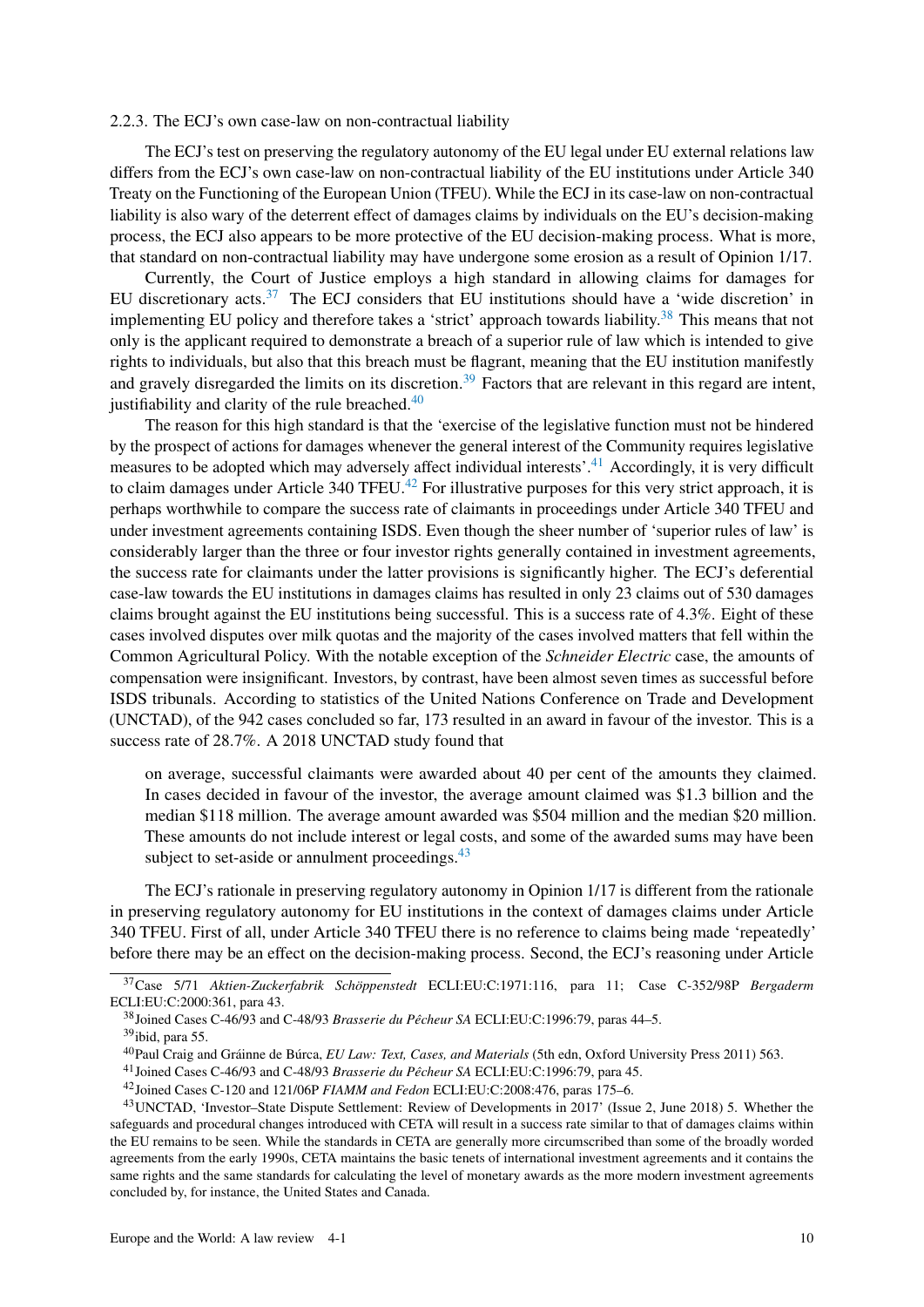340 TFEU is prospective in nature, whereas the test in Opinion 1/17 is retroactive. The ECJ focuses on withdrawal and amendments of legislation in Opinion 1/17 whereas under Article 340 TFEU the ECJ is concerned with the 'exercise of the legislative function', which must not be hindered by the 'prospect' of actions for damages. In other words, the ECJ has sought under Article 340 TFEU to develop a test so strict that the legislator does not need to worry about damages actions when introducing legislation, whereas in Opinion 1/17 the ECJ considers damages claims only problematic for the legislative function if repeated successful damages claims result in amendments or even withdrawal of already existing rules. Third, Opinion 1/17 does not require the 'defect' introduced by the EU institutions of the agreement in question to be 'flagrant' or 'sufficiently serious' in order to preserve any 'wide discretion' of the EU institutions, as is the case under Article 340 TFEU. Rather, the ECJ considers the autonomy of the EU legal order preserved if the tribunals in question merely apply the CETA Agreement. Thus, whereas under Article 340 TFEU the ECJ requires a breach to be a flagrant breach in order to protect the legislative function of the EU institutions, no such additional requirement is necessary under the ECJ's test in Opinion 1/17. Rather, the ECJ looks at the substantive provisions themselves in order to determine whether the tribunals in question would have the jurisdiction to call into question the level of protection set by the EU.

Moreover, that standard on non-contractual liability may have undergone some erosion as a result of Opinion 1/17. Under Article 340 TFEU it is not possible to claim damages for lawful acts under EU law.[44](#page-11-0) However, in Opinion 1/17 the Court attaches no such preconditions to damages claims in the context of the autonomy of the EU legal order. This widens the scope for damages claims against the EU institutions as acts that are lawful under EU law and as such are not susceptible to damages claims under Article 340 TFEU may also result in damages claims by individuals under international agreements to which the EU is party.

# 3. An analysis of the ECJ's application of its own test of regulatory autonomy to CETA

### *3.1. The ECJ's assessment of CETA Chapter Eight Sections C and D*

After setting out the general conditions for the jurisdiction of international tribunals to adjudicate upon public interest decision-making by EU institutions, the Court proceeds by applying the test to the CETA provisions. First, the Court refers to one of the general exceptions contained in Article 28.3 of CETA, namely paragraph 2 of that article. This provision is similarly worded to General Agreement on Tariffs and Trade (GATT) Article XX and Article 36 TFEU and does not include the protection of the environment or combating climate change as an exception. This provision only applies to Section C of CETA's investment chapter (three provisions), which includes the national treatment and most favoured nation standards. Article 28.3 provides that subject to the requirement that such measures are not applied in a manner which would constitute a means of arbitrary or unjustifiable discrimination between the Parties where like conditions prevail, or a disguised restriction on trade in services, nothing in the agreement should be construed to prevent the adoption or enforcement by a Party of measures necessary for the listed public interests. From this provision, the Court infers that 'the CETA Tribunal has no jurisdiction to declare incompatible with the CETA the level of protection of a public interest established by the EU measures specified in [Article 28.4.2 CETA] and, on that basis, to order the Union to pay damages'.<sup>[45](#page-11-1)</sup>

The Court then proceeds to cite Article 8.9.1 and 8.9.2 in Section D of CETA and Point 1(d) and Point 2 of the Joint Interpretative Instrument in CETA. Article 8.9.1 'reaffirms' for the purposes of that section the Parties' 'right to regulate' in the public interest. Article 8.9.2 states that '*the mere fact* that a Party regulates, including through a modification to its laws, in a manner which negatively affects an investment or interferes with an investor's expectations, including its expectations of profits, does not amount to a breach of an obligation under this Section'.<sup>[46](#page-11-2)</sup> The point in the Joint Interpretative Instrument provides that CETA will not lower public interest standards, that investors must respect domestic requirements and that it preserves the ability of the EU and its Member States and Canada to

<span id="page-11-0"></span><sup>44</sup>Case 81/86 *De Boer Buizen v Council and Commission* [1987] ECR 3677, paras 22–3; Joined Cases C-120 and 121/06P *FIAMM and Fedon* ECLI:EU:C:2008:476, paras 175–6.

<span id="page-11-1"></span><sup>45</sup>Opinion 1/17 (CETA) ECLI:EU:C:2019:341, para 153.

<span id="page-11-2"></span><sup>46</sup>Article 8.9.2 CETA (emphasis added).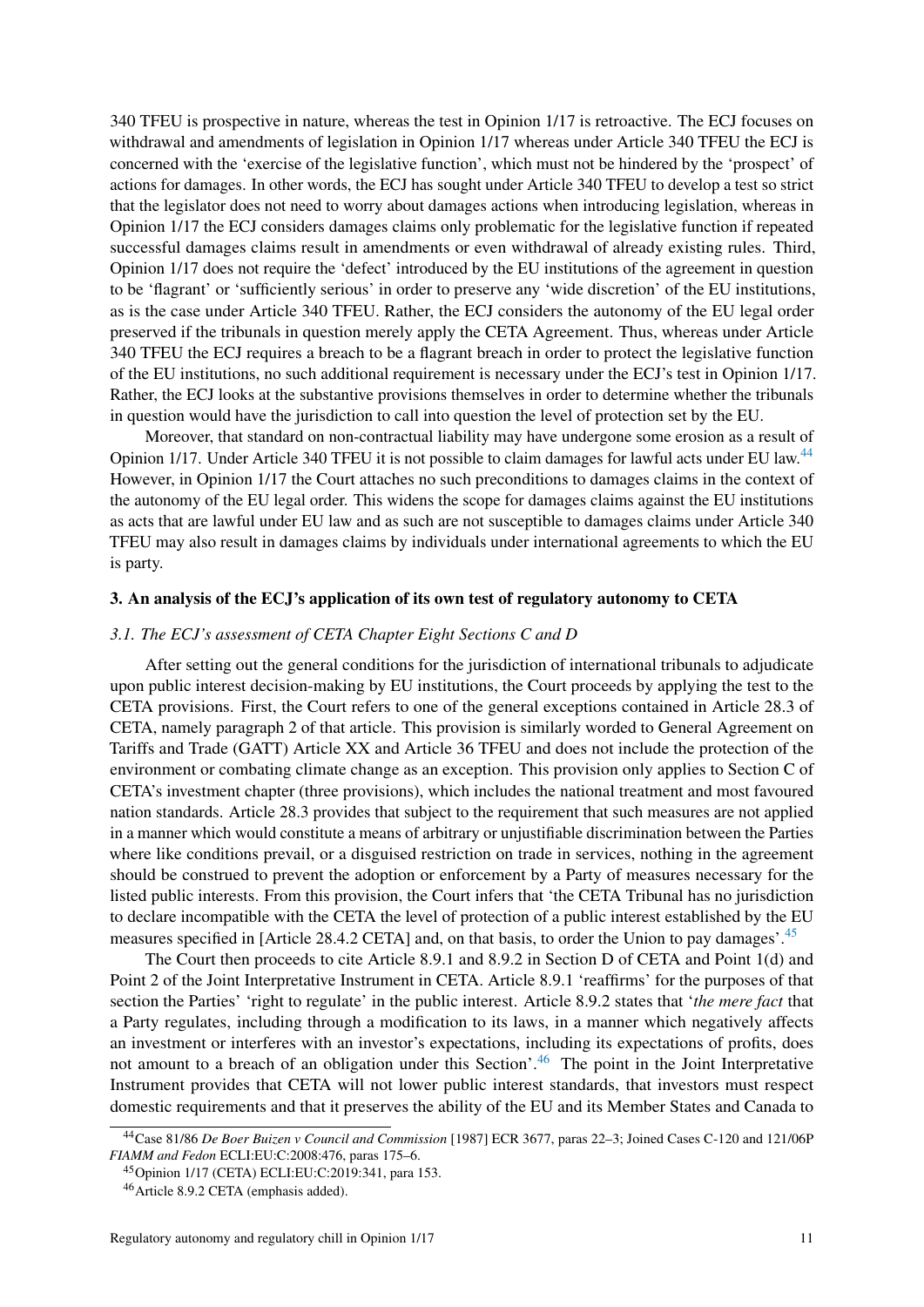adopt and apply their own laws and regulations that regulate economic activity in the public interest. The Court concludes from these provisions that 'the discretionary powers of the CETA Tribunal and Appellate Tribunal do not extend to permitting them to call into question the level of protection of public interest determined by the Union following a democratic process'.[47](#page-12-0)

The Court finds affirmation of this conclusion by pointing out the definition of indirect expropriation contained in Annex 8-A (a definition modelled after the US model investment agreement) and the provisions of the 'fair and equitable treatment' standard in Article 8.10. The Court interprets Article 8.10.2 to contain an exhaustive list of situations covered by the standard as opposed to an open-ended list. The Court infers that those two provisions reflect that the Parties to CETA have concentrated on situations

where there is abusive treatment, manifest arbitrariness and targeted discrimination, which reveals, once again, that the required level of protection of a public interest, as established following a democratic process, is not subject to the jurisdiction conferred on the envisaged tribunals to determine whether treatment accorded by a Party to an investor or a covered investment is 'fair and equitable'.<sup>[48](#page-12-1)</sup>

The Court then concludes its reasoning by stating that it is

apparent from all those provisions, contained in the CETA, that, by expressly restricting the scope of Sections C and D of Chapter Eight of that agreement, which are the only sections that can be relied upon in claims before the envisaged tribunals by means of Section F of that chapter, the Parties have taken care to ensure that those tribunals have no jurisdiction to call into question the choices democratically made within a Party relating to, inter alia, the level of protection of public order or public safety, the protection of public morals, the protection of health and life of humans and animals, the preservation of food safety, protection of plants and the environment, welfare at work, product safety, consumer protection or, equally, fundamental rights.<sup>[49](#page-12-2)</sup>

# *3.2. CETA's investment provisions will in practice not be interpreted by the ECJ, but by ICS tribunals, government officials, lawyers and investors*

The ECJ's analysis of CETA focuses exclusively on those provisions the Commission has sought to introduce in CETA to accommodate concerns over regulatory chill. Thus the ECJ does not look at the actual substantive rights given to investors, but rather at some of the specific language introduced to constrain expansive interpretations of those rights. The ECJ looks at the general exception clause contained in CETA, provisions of the article on 'investment and regulatory measures' that was introduced after the initialling of CETA with the ICS reform package, the so-called Joint Interpretative Instrument introduced to alleviate concerns in German social-democratic circles in particular leading up to the signature of CETA, and parts of the definitions of indirect expropriation and fair and equitable treatment as they were already present in the initialled text of CETA in 2014.

In so doing, the ECJ introduces a caveat in its reasoning that upon closer examination does not significantly help reduce the risk of regulatory chill through CETA's ICS. In paragraphs 152 to 160 the Court creates a dichotomy between two types of measures: on the one hand measures that are the result of 'choices democratically made' that relate to the 'level of protection' of an open list of public interests and, on the other, measures that constitute 'abusive treatment, manifest arbitrariness and targeted discrimination' or a means of 'arbitrary or unjustifiable discrimination between the Parties where like conditions prevail, or a disguised restriction on trade between the Parties'. According to the Court, the CETA tribunals have no jurisdiction to call into question the former, but do have jurisdiction to declare incompatible the latter with CETA and on that basis award damages.

<span id="page-12-0"></span><sup>47</sup>Opinion 1/17 (CETA) ECLI:EU:C:2019:341, para 156.

<span id="page-12-1"></span> $48$ ibid, para 159.

<span id="page-12-2"></span> $49$ ibid, para 160.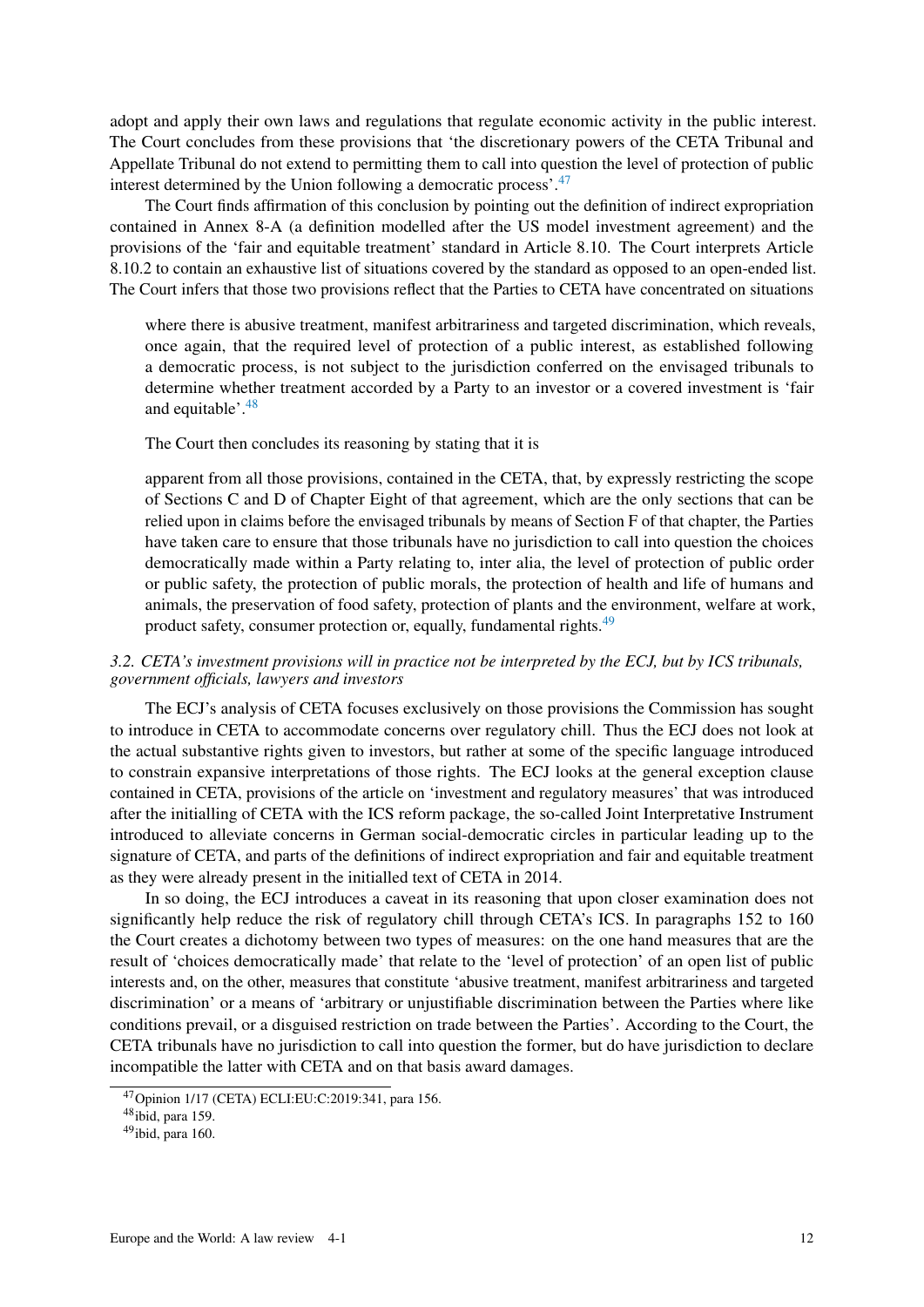This dividing line is of course not unusual in international and European economic law and has been the subject of many disputes in the past decades.<sup>[50](#page-13-0)</sup> Within the WTO, for instance, the legality under the GATT of many public interest measures hinges on whether or not they are compatible with the *chapeau* of Article XX.<sup>[51](#page-13-1)</sup> However, the Court's guidance as to when measures fall in one category and when in the other is limited and is based in large part by simply citing the actual text of the CETA provisions. The Court does not dwell on how exactly this demarcation line is to be drawn, nor question by whom this demarcation line is drawn and on what basis, but simply concludes that measures that are the result of choices democratically made that relate to the level of protection of an open list of public interests do not fall within this category.

However, drawing this demarcation line is far from self-evident. A body making such a determination can take a deferential stance on choices made by a Party to pursue public interests or a more intrusive stance. The former approach would consider even directly discriminatory measures permissible as long as they can be linked to the pursuit of a public interest, whereas the latter would not. That this demarcation line is not easily drawn between public interest measures a particular adjudication body needs to label as legitimate, and measures that breach a discrimination provision in an international agreement, is already evident from the ECJ's own internal market case-law.<sup>[52](#page-13-2)</sup> Take, for instance, the contrasting approaches in Advocate General Bot's Opinions in *Ålands Vindkraft* and *Essent* and the ECJ's judgments in those cases.[53](#page-13-3) The case concerned the compatibility of Swedish and Belgian support schemes for domestic renewable electricity production with EU rules on the free movement of goods between Member States. Article 34 TFEU prohibits quantitative restrictions on imports and all measures having equivalent effect. However, Article 36 TFEU provides a limited list of public interest exceptions on which Member States can rely to justify any restrictions on the free movement of goods, provided that such measures shall not 'constitute a means of arbitrary discrimination or a disguised restriction on trade between Member States'.

The Swedish and Belgian support schemes were based on green electricity certificates that support domestic renewable energy production only. The schemes essentially require electricity suppliers to surrender each year to the authorities a quota of green electricity certificates. These certificates can be obtained by producing green electricity within that Member State or alternatively by purchasing them from domestic green electricity suppliers. Electricity suppliers that imported green electricity from other Member States, however, could either not obtain certificates in that country for this electricity or could not use certificates issued by another Member State.

For Advocate General Bot in *Essent*, EU free movement law 'preclude such rules, which hinder in a discriminatory way trade between Member States . . . without being justified by imperative requirements relating to environmental protection'. For the Advocate General, 'the national rules at issue, prohibiting as they do guarantees of origin from other countries from being taken into account, do not and cannot have environmental protection as their objective'.<sup>[54](#page-13-4)</sup> The Advocate General came to a similar conclusion in *Ålands Vindkraft.* For the Advocate General a directly discriminatory measure may be justified on grounds of environmental protection 'provided, however, that it undergoes a particularly rigorous proportionality test, on [*sic*] which I have referred to as "reinforced"<sup>[55](#page-13-5)</sup>. The Advocate General applied this proportionality

<span id="page-13-0"></span><sup>50</sup>Jochem-Jurrian Derk Wiers, *Trade and Environment in the EC and the WTO: A Legal Analysis* (Europa Law Publishing 2002); Erich Vranes, *Trade and the Environment: Fundamental Issues in International Law, WTO Law, and Legal Theory* (Oxford University Press 2009).

<span id="page-13-1"></span><sup>51</sup>Ingo Venzke, 'Making General Exceptions: The Spell of Precedents in Developing Article XX GATT into Standards for Domestic Regulatory Policy' in Armin von Bogdandy and Ingo Venzke (eds), *International Judicial Lawmaking: On Public Authority and Democratic Legitimation in Global Governance* (Springer 2012) 179; Robert Howse and Donald Regan, 'The Product/Process Distinction: an Illusory Basis for Disciplining Unilateralism in Trade Policy' (2000) 11 European Journal of International Law 2; Sanford Gaines, 'The WTO's Reading of the GATT Article XX Chapeau: A Disguised Restriction on Environmental Measures' (2001) 22 University of Pennsylvania Journal of International Economic Law 739.

<span id="page-13-2"></span> $52$ Catherine Barnard, 'Derogations, Justifications and the Four Freedoms: Is the State Interest Really Protected?' in Catherine Barnard and Oke Odudu (eds), *The Outer Limits of European Union Law* (Hart Publishing 2009).

<span id="page-13-3"></span><sup>53</sup>Joined Cases C-204/12 to C-208/12 *Essent Belgium* ECLI:EU:C:2014:2192; Joined Cases C-204/12 to C-208/12 *Essent Belgium* ECLI:EU:C:2013:294, Opinion of Advocate General Bot; Case C-573/12 *Ålands Vindkraft* ECLI:EU:C:2014:2037; Case C-573/12 *Ålands Vindkraft* ECLI:EU:C:2014:37, Opinion of Advocate General Bot.

<span id="page-13-5"></span><span id="page-13-4"></span><sup>54</sup>Joined Cases C-204/12 to C-208/12 *Essent Belgium* ECLI:EU:C:2013:294, Opinion of Advocate General Bot, para 4. <sup>55</sup>Case C-573/12 *Ålands Vindkraft* ECLI:EU:C:2014:37, Opinion of Advocate General Bot, para 79.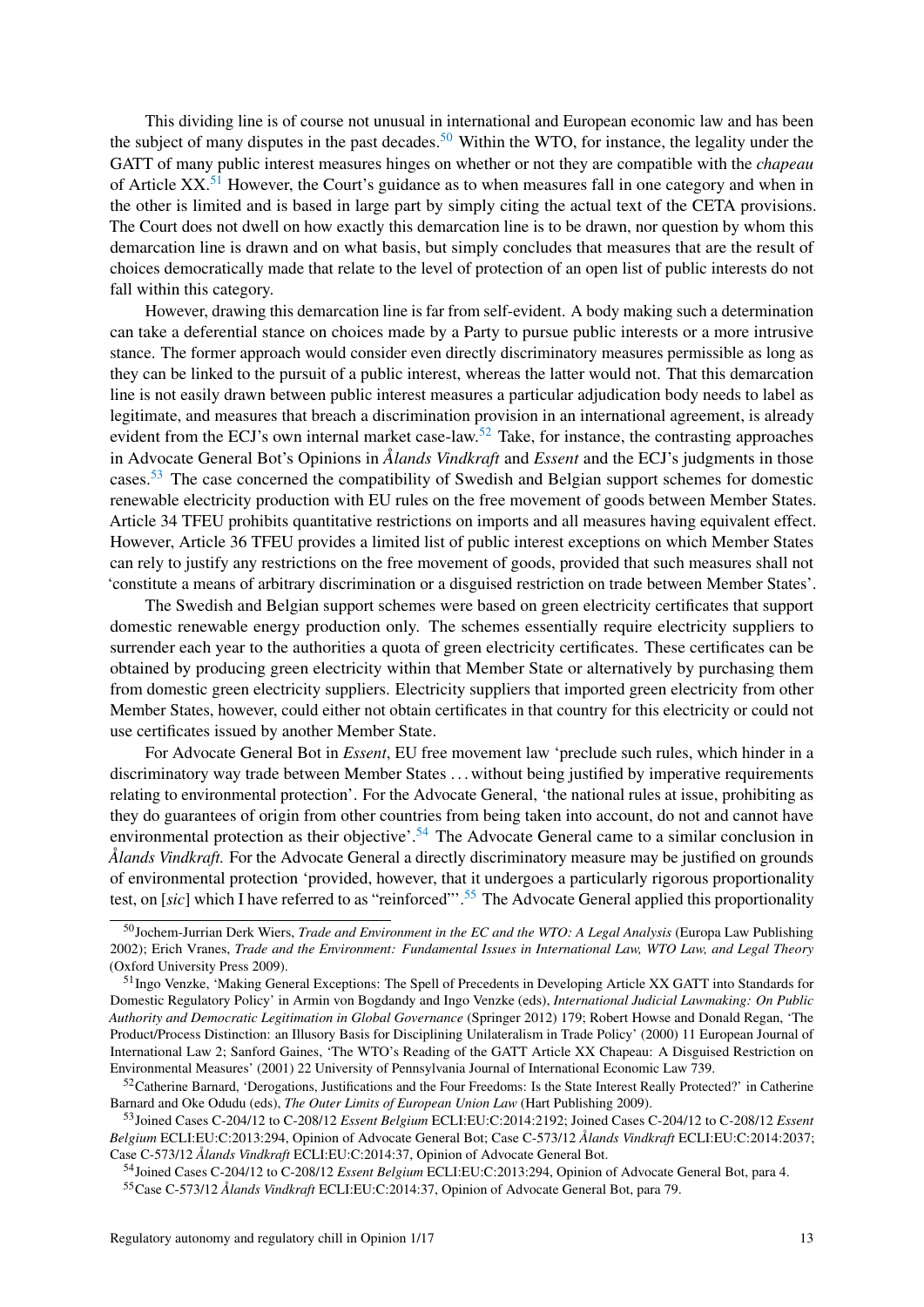test of suitability and necessity because he could not see how imports of green electricity from other Member States could undermine environmental protection in the importing Member State. In other words, because the main objective invoked by the Member States was environmental protection and promoting the use of renewable energy sources, the measures at issue did not seem suitable to achieve the objective. This is so because the support schemes in question exclude from their application renewable electricity generated in another Member State. In reaching this conclusion, the Advocate General placed considerable emphasis on the importance of trade liberalisation and creating an internal market for green electricity in the EU, and through comparative advantage a 'more rational location of production'.[56](#page-14-0)

The approach of the ECJ in both cases was less ideological and considerably more deferential towards Member States and the EU institutions as to the methods of achieving the goals of climate change mitigation and environmental protection. The Court found that promoting the use of renewable energy sources for the production of electricity was in principle capable of justifying barriers to the free movement of goods.<sup>[57](#page-14-1)</sup> This was so because such promotion contributed to the protection of the environment as it contributes to the reduction of GHG emissions.<sup>[58](#page-14-2)</sup> The increase in renewables protection was, according to the Court, 'one of the important components of the package of measures needed to reduce greenhouse gas emissions' and to comply with international agreements to which the EU was party.<sup>[59](#page-14-3)</sup> The Court also noted that this increase in renewables production is 'designed to protect the health and life of humans, animals and plants, which are among the public interests grounds listed in Article 36 TFEU'. The Court also pointed out that Article 194(1)(c) TFEU states that the development of renewables is one of the objectives that guides EU energy policy.<sup>[60](#page-14-4)</sup>

The Court then proceeded to a lengthy analysis of the support scheme's compliance with the principle of proportionality. Much of the analysis of the Court emphasised the policy approach taken by the EU legislator, which required the EU to achieve its targets of renewables production for the overall energy mix (20% in 2020) through national production targets. In order for this approach to be successful, Member States needed a sufficient level of control over renewables production within their own territories.<sup>[61](#page-14-5)</sup> The Court noted that 'a territorial limitation may in itself be regarded as necessary' in order to promote the increased use of renewable energy in the production of electricity.<sup>[62](#page-14-6)</sup> The choice in particular to focus on renewable energy production, rather than on consumption, was logical for the Court because 'the green nature of electricity relates only to its method of production and that, accordingly it is primarily at the production stage that the environmental objectives in terms of reduction of greenhouse gases can actually be pursued'.[63](#page-14-7) By contrast, this objective becomes more difficult to pursue at the consumption stage, given that it is difficult to determine the specific origin of production. The Court found it is 'essential, in order to ensure the proper functioning of the national support schemes, that Member States be able to "control the effect and costs of their national support schemes according to their different potentials", while maintaining investor confidence'.<sup>[64](#page-14-8)</sup>

The Court's deferential stance may be explained by the fact that the construction of the EU's internal market is not an end in itself but a means to an end (an ever closer Union). The EU, after all, seeks to achieve a plurality of objectives, of which climate change mitigation is becoming more and more prominent. Indeed, the ECJ explicitly refers to this treaty objective in its reasoning. Nevertheless, the ECJ does not consider the objectives and the context of CETA relevant in assessing whether or not the tribunals interpreting CETA will be able to properly make the demarcation between legitimate and illegitimate measures. This is somewhat surprising given previous case-law of the ECJ where it appeared to be well

<span id="page-14-1"></span><span id="page-14-0"></span><sup>56</sup>Joined Cases C-204/12 to C-208/12 *Essent Belgium* ECLI:EU:C:2013:294, Opinion of Advocate General Bot, para 110. <sup>57</sup>Case C-573/12 *Ålands Vindkraft* ECLI:EU:C:2014:2037, para 82.

<span id="page-14-2"></span><sup>58</sup>ibid, para 78.

<span id="page-14-3"></span><sup>59</sup>ibid, para 79.

<span id="page-14-4"></span> $60$ ibid, para 81.

<span id="page-14-5"></span> $61$ ibid, para 97.

<span id="page-14-6"></span> $62$ ibid, para 93.

<span id="page-14-7"></span><sup>63</sup>ibid, para 95.

<span id="page-14-8"></span><sup>64</sup>ibid, para 99.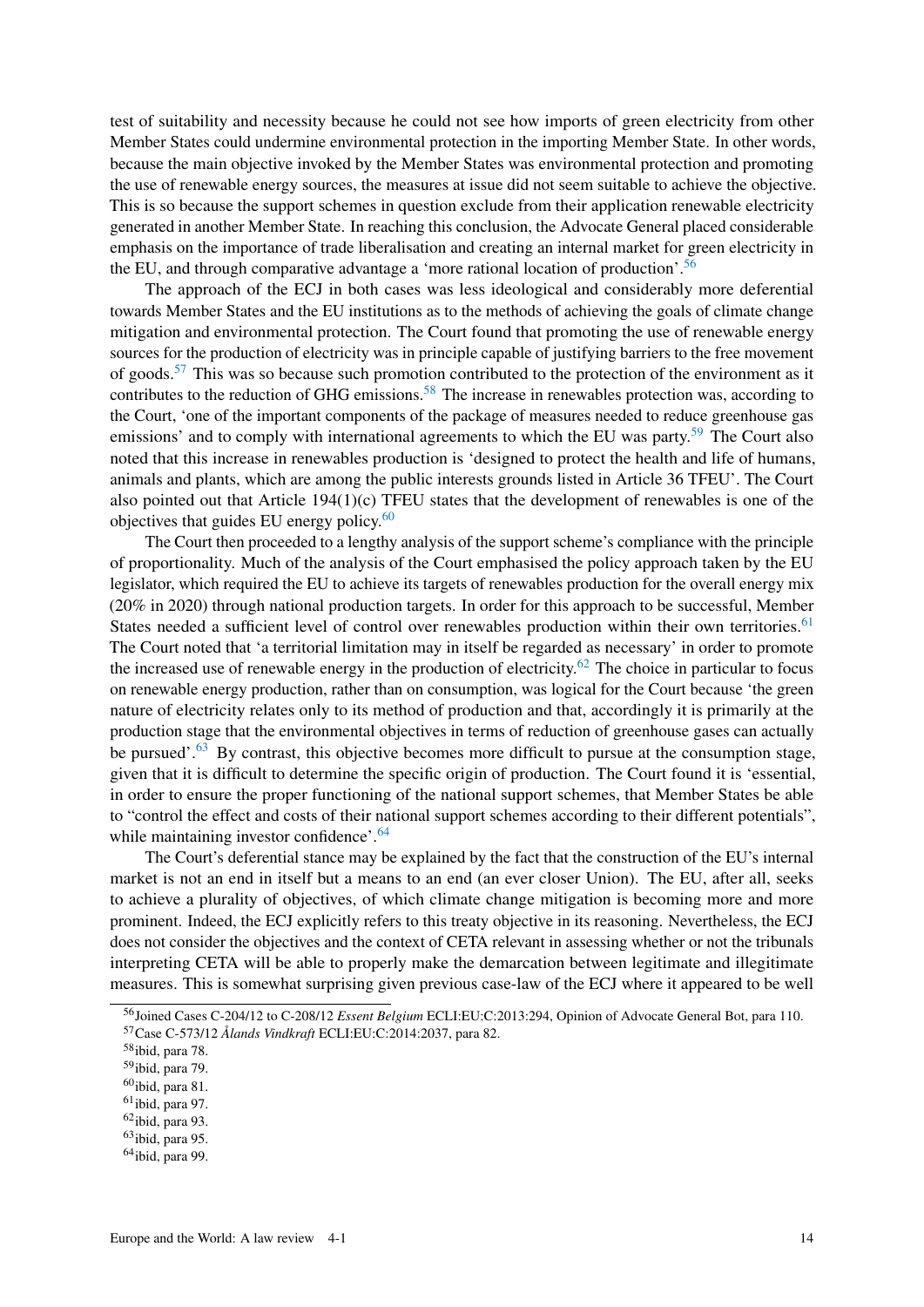aware of the crucial difference context and objectives of international agreements can make in terms of interpreting fairly similarly worded text. In Opinion 1/91 the Court held:

The fact that the provisions of the agreement and the corresponding Community provisions are identically worded does not mean that they must necessarily be interpreted identically. An international treaty is to be interpreted not only on the basis of its wording, but also in the light of its objectives. Article 31 of the Vienna Convention of 23 May 1969 on the law of treaties stipulates in this respect that a treaty is to be interpreted in good faith in accordance with the ordinary meaning to be given to its terms in their context and in the light of its object and purpose.<sup>[65](#page-15-0)</sup>

The Court then proceeded to compare the objectives of the EU Treaties with that of the European Economic Area (EEA) Agreement and came to the conclusion that both the context and the objectives were fundamentally different. Whereas the EEA agreement sought to simply remove trade barriers, the EU Treaties had the objective of making 'concrete progress towards European unity' and therefore the free movement provisions were 'far from being an end in themselves, are only means for attaining those objectives'.[66](#page-15-1)

An analysis of the objectives and the context of CETA is, however, completely absent from the ECJ's reasoning on regulatory autonomy in Opinion 1/17. CETA does not have as its objective mitigation of climate change or promoting peace, democracy, full employment, environmental protection, or any of the public interests mentioned by the ECJ in its analysis on regulatory autonomy in Opinion 1/17. CETA is simply a trade and investment agreement and has as its objective the liberalisation of trade between the EU and Canada and the protection of foreign investment. It contains no provisions that suggest that the objectives of the agreement go beyond economic liberalisation. At most, the sustainable development chapters simply seek to ensure that trade and investment liberalisation takes place in compliance with already existing environmental and social international obligations to which the Parties have committed themselves.[67](#page-15-2) Public interests are only featured as exceptions to the overall objective of trade liberalisation and investment protection. In fact, climate change mitigation is not even mentioned as such an exception and is only explicitly mentioned in the sustainable development chapters as an area where the Parties should facilitate trade and investment liberalisation for goods and services that are of relevance for climate change mitigation and where the Parties should collaborate in trade-related aspects of the climate change regime.[68](#page-15-3) The latter provision could even be read as a discouragement to take unilateral measures in the absence of international agreement.

Overall, the ECJ's guidance is of rather limited value in preventing regulatory chill. The main problem is that the ECJ does little in actually interpreting the provisions themselves. It merely restates the text of CETA and concludes from these provisions that CETA's investment tribunals will not call into question the level of protection of measures that relate to public interests. In particular, the Court does not elaborate to any significant extent on when measures should be considered to fall within the 'arbitrary' box or alternatively when they are legitimate public interest measures. Governments and investors will still be faced with the question whether an (envisaged) measure is pursuing a legitimate public interest or arbitrary. This may relate to a host of measures contributing to climate change mitigation: from measures promoting domestic renewables to sudden reversals in policies on coal mines, coal-fired power plants, or oil and gas infrastructure, as long as such measures can be framed as manifestly excessive, arbitrary, going against specific legitimate expectations, or discriminatory. In that sense, the ECJ's ruling merely distils a high level of confidence in the ICS tribunals making the 'right' judgment calls rather than providing additional assurances against regulatory chill.

Nonetheless, there are two aspects of the Court's expectations of how CETA should be interpreted that provide some interpretative guidance. First, the ECJ applies a relatively loose test for the causal relationship between the measure and the public interest itself by using the words 'relate to'. For the Court

<span id="page-15-0"></span><sup>65</sup>Opinion 1/91 ECLI:EU:C:1991:490, para 14.

<span id="page-15-1"></span><sup>66</sup>ibid, para 19.

<span id="page-15-2"></span><sup>67</sup>See, by analogy, Opinion 2/15 ECLI:EU:C:2017:376, para 152.

<span id="page-15-3"></span><sup>68</sup>Articles 24.9 and 24.12(1)(e) CETA.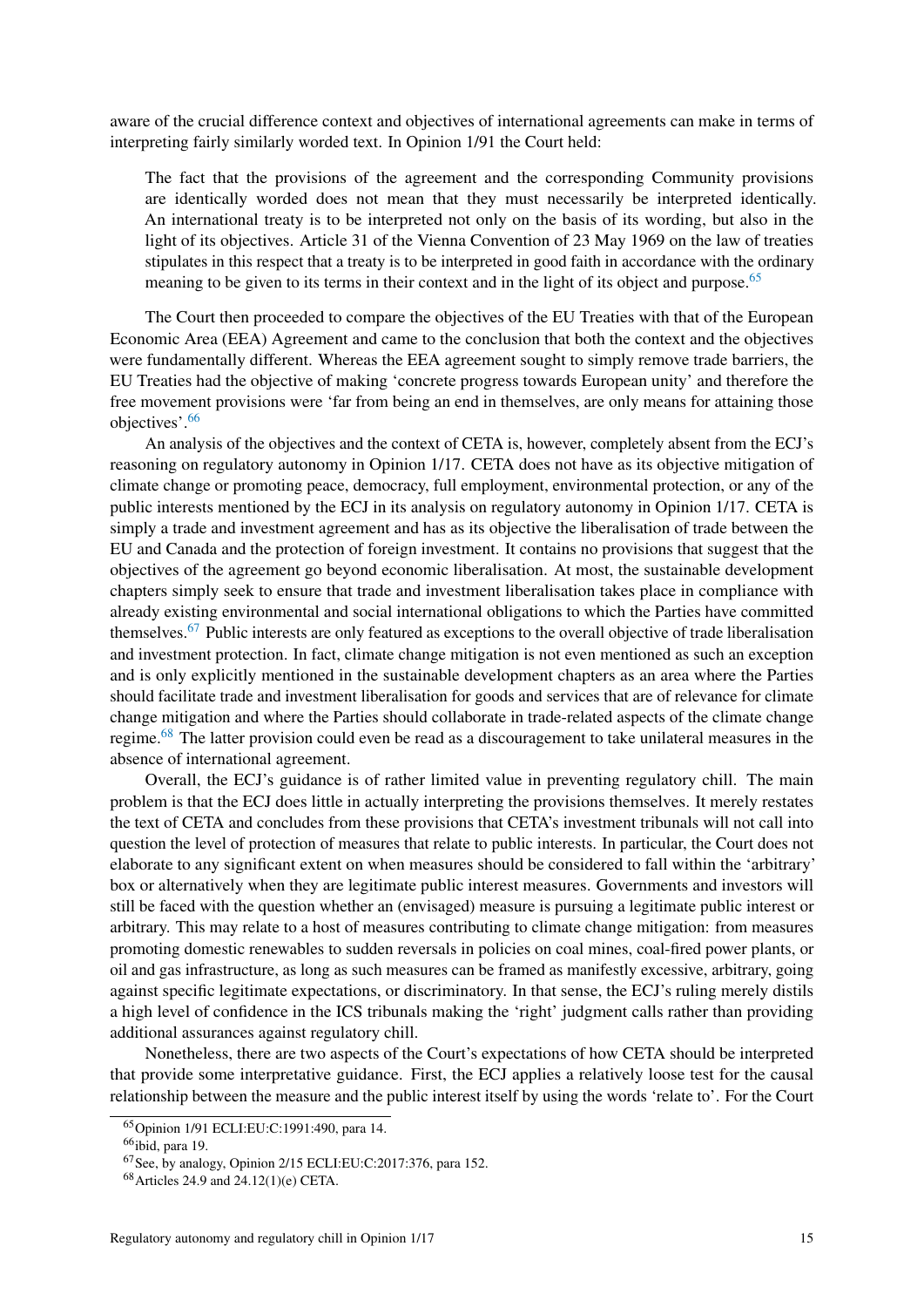a 'democratic choice' made within a Party must only 'relate to' the level of protection of a particular public interest in order for that measure to fall outside the jurisdiction of the CETA tribunals, instead of being 'necessary' or 'essential' to achieve the desired level of protection. This appears to be a relatively generous interpretation from a public interest point of view, at least if one compares it to the text and interpretation of Article XX of the GATT. As such, if the line of the ECJ is followed before ICS tribunals, this particular point will make it easier to argue that a particular measure is not in violation of CETA and to prevent the three forms of regulatory chill identified above. Second, the ECJ makes clear that in its view the list of examples of breaches of the fair and equitable treatment standard is exhaustive, rather than open ended.

#### 4. Investment disputes pertaining to the level of protection of a public interest after Opinion 1/17

Opinion 1/17 raises several legal questions regarding future investment disputes that pertain to the level of protection of a public interest. Of course, there is the question what happens if a CETA award appears to breach the limited parameters set by the ECJ. But beyond this question, one may also wonder what will happen to investment disputes brought under Member State investment agreements with third countries (extra-EU bilateral investment treaties – BITs). Are such agreements potentially incompatible with EU law if they do not contain the same formal 'right to regulate' provisions as CETA? A final question is what will happen to the EU's efforts to negotiate a Multilateral Investment Court, now that the ECJ has linked the establishment of tribunals to the substantive provisions of the investment agreement. The Commission's current mandate is purely procedural in nature.

### *4.1. Disputes before ICS tribunals*

Given the limited interpretation of CETA itself by the ECJ, the risks of ICS tribunals interpreting CETA in a way that would contravene the ECJ's understanding of CETA is rather low. ICS tribunals will not decide that they are calling into question the level of protection sought by the EU or a Member State implementing EU law, but simply classify measures as breaching the standards contained in CETA. While one therefore might argue that an ICS award de facto calls into question the level of protection sought by the EU, it would be quite easy to argue that an ICS tribunal simply confined itself to determining whether the treatment of the investor was vitiated by a defect mentioned in the CETA investment chapter.

On the other hand, an ICS tribunal may expressly contravene the ECJ's actual interpretation of CETA – for instance by finding the examples of a breach of the fair and equitable treatment standard non-exhaustive or because of a higher public interest threshold. ICS tribunals are not bound under international law by the ECJ's interpretation of CETA, and past practice of investment tribunals in intra-EU disputes show little deference towards the ECJ. Not a single investment tribunal set up under an intra-EU bilateral investment agreement has so far declined jurisdiction following the ECJ's *Achmea* judgment.<sup>[69](#page-16-0)</sup> Nonetheless, even if an ICS tribunal were to contravene the ECJ's interpretation of CETA this would not necessarily mean that CETA would adversely affect the autonomy of the EU legal order. The ECJ may still find it necessary that the level of protection set by the EU for a particular public interest has been abandoned as a result of repeated damages claims. What is more, any such award must be issued against the EU or a Member State implementing EU law, and thus Opinion 1/17 cannot be relied upon to challenge an award issued against a third country. It may be possible, however, to either seek annulment or challenge any enforcement of an award against the EU before courts in the EU, as the ECJ could view such an award as resulting in the ICS overstepping its jurisdictional boundaries. The possibilities for such litigation are also rather remote, given the enforcement regime favourable to investors in CETA.<sup>[70](#page-16-1)</sup>

A different route in preventing regulatory chill may be issuing binding notes of interpretation of the CETA in relation to climate change or other public interest measures. Article 8.31(3) CETA provides that

<span id="page-16-0"></span> $^{69}$ Szilárd Gáspár-Szilágyi and Maxim Usynin, 'The Uneasy Relationship between Intra-EU Investment Tribunals and the Court of Justice's Achmea Judgment' in Loukas Mistelis and Nikos Lavranos (eds), *European Investment Law and Arbitration Review Online* (Volume 4, Brill 2019) 29.

<span id="page-16-1"></span> $70$ For instance, the investor has the option to bring proceedings under ICSID Convention rules, which ensures that awards are not reviewable by domestic courts and can be enforced in any country that is party to the ICSID Convention. See Article 8.23(2) and 8.41 CETA.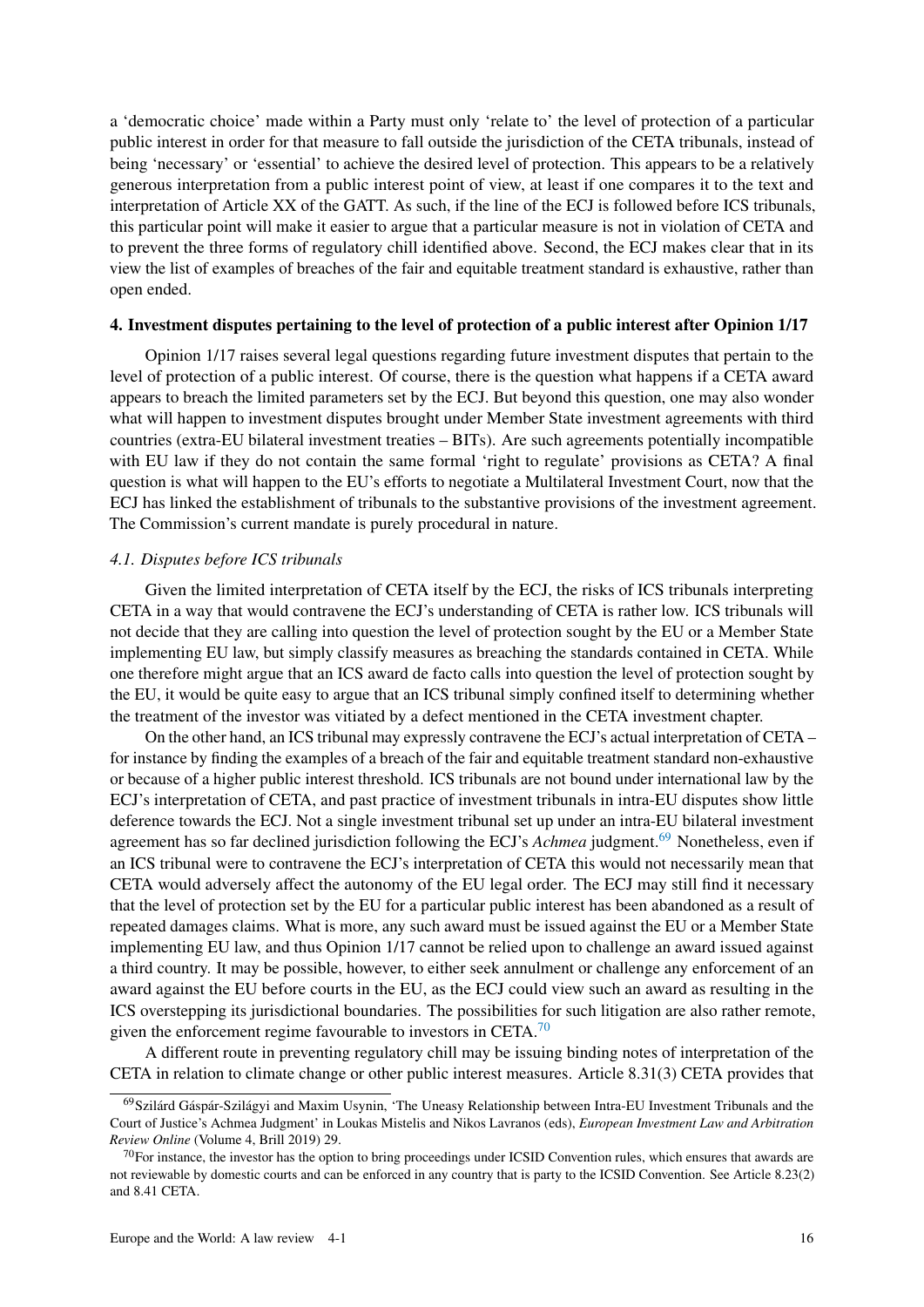where serious concerns arise as regards matters of interpretation that may affect investment, the Committee on Services and Investment may, . . . recommend to the CETA Joint Committee the adoption of interpretations of this Agreement. An interpretation adopted by the CETA Joint Committee shall be binding on the Tribunal established under this Section. The CETA Joint Committee may decide that an interpretation shall have binding effect from a specific date.

Such a binding note could, for instance, state that measures relating to a non-exhaustive list of public interest measures shall not constitute a breach of Sections C and D of Chapter Eight of CETA. The Parties could also agree that all measures implementing Paris commitments shall not constitute such a breach. This would be a stronger assurance against jurisdictional overreach than simply having a court of one of the Parties giving a unilateral interpretation of the agreement. On the other hand, the difficulty with this approach is that it may face the same level of opposition and creative interpretation by the investment arbitration industry as under the North American Free Trade Agreement's (NAFTA) Free Trade Commission's Notes of Interpretation of Certain Chapter 11 Provisions.<sup>[71](#page-17-0)</sup> Strong wording may be considered de facto amendments of CETA and weaker wording opens the door for alternative interpretations.

In addition, the Parties to CETA could agree to complete the roster of tribunal members with individuals that are likely going to take a very deferential view to regulatory power and a strict interpretation of investor rights. This selection and appointment process for the ICS and the future Multilateral Investment Court is currently, and not entirely surprisingly, one of the main areas of interest of the investment arbitration community.<sup>[72](#page-17-1)</sup> There is, however, little evidence to suggest that the Parties to CETA are committed to such an outcome both in the CETA text and in terms of commitments by the European Commission and the Council in particular. Nor did the ECJ's analysis in Opinion 1/17 go beyond a formal vetting of independence requirements in CETA.<sup>[73](#page-17-2)</sup>

The CETA prescribes both the procedure for selection of these tribunal members as well as the qualifications tribunal members must have. In terms of procedure, the CETA Joint Committee is responsible for taking the appointment decision of 15 Members of the Tribunal. This decision is taken by 'mutual consent' by the CETA Joint Committee, which consists of representatives of the EU and Canada. The EU will in principle be represented by the Commissioner responsible for trade and will likely need a mandate from the Council to take a position within the Joint Committee.<sup>[74](#page-17-3)</sup> If such a decision cannot be taken, it will fall upon the ICSID Secretary General to appoint tribunal members for a particular case. Thus in case of disagreement, a major investment arbitration institution will be responsible for the appointment. The nomination and selection process itself is not specified by CETA. The Council and the Commission, however, have indicated that 'candidate European judges [*sic*] will be nominated by the Member States, which will also participate in the assessment of candidates'.<sup>[75](#page-17-4)</sup> Moreover, both institutions are committed to a process whereby the 'richness of European legal traditions' is reflected. This means that from the perspective of the EU five out of 15 tribunal members will be nominated by the EU Member States, but it is not clear how the other ten tribunal members will be nominated. In any event, it is clear that the government of the other Party, in the case of CETA Canada, will have to agree to any nominations from the EU side. This same process is likely to be repeated with other countries committed to having the ICS in an agreement with the EU, such as Vietnam.

In terms of substance, there is no requirement for ICS tribunal members to have experience of or a commitment to policy areas such as climate change. Instead, the substantive criteria are comparable to those of judges for the Court of Justice of the European Union (CJEU), with the notable addition that

<span id="page-17-0"></span> $71$ Patrick Dumberry, 'Moving the Goal Post! How Some NAFTA Tribunals have Challenged the FTC Note of Interpretation on the Fair and Equitable Treatment Standard under NAFTA Article 1105' (2014) 8 World Arbitration and Mediation Review.

<span id="page-17-1"></span> $^{72}$ See, for instance, the European Federation for Investment Law and Arbitration's (EFILA) submission to the United Nations Commission on International Trade Law (UNCITRAL) Working Group III on ISDS Reforms 'Ensuring equitable access to all stakeholders: Critical suggestions for the MIC' (Brussels, 15 July 2019) [<https://uncitral.un.org/sites/uncitral.un.org/files/media](https://uncitral.un.org/sites/uncitral.un.org/files/media-documents/uncitral/en/wgiii_efila.pdf)[documents/uncitral/en/wgiii\\_efila.pdf>](https://uncitral.un.org/sites/uncitral.un.org/files/media-documents/uncitral/en/wgiii_efila.pdf) accessed 11 October 2019.

<span id="page-17-2"></span><sup>73</sup>Opinion 1/17 (CETA) ECLI:EU:C:2019:341, paras 223–44.

<span id="page-17-3"></span><sup>74</sup>Article 218(9) TFEU.

<span id="page-17-4"></span><sup>75</sup>Statement 36 of the Statements to be entered in the Council minutes [2017] OJ L 11/9.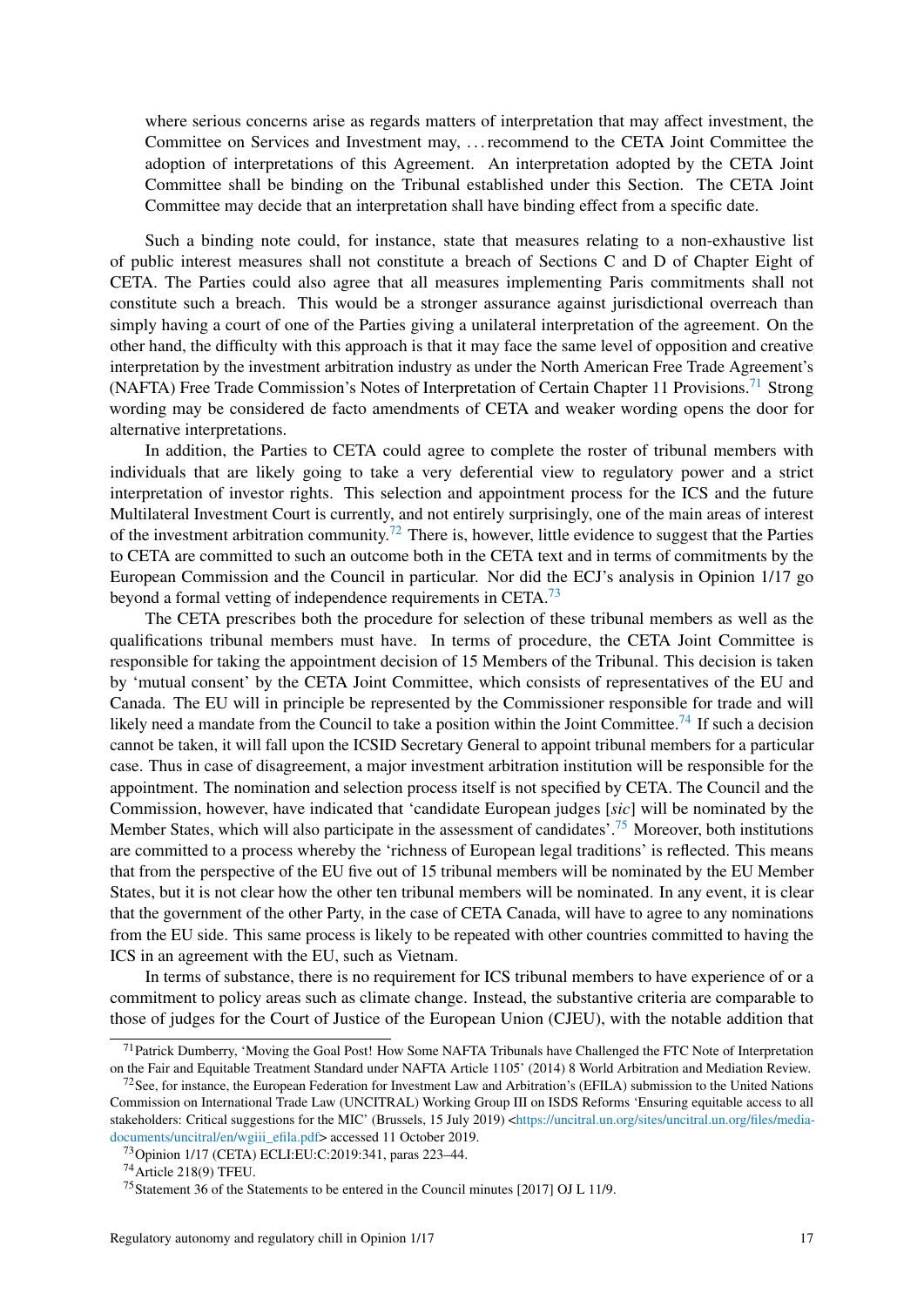it is 'desirable' that tribunal members 'have expertise, in particular, in international investment law, in international trade law and the resolution of disputes arising under international investment or international trade agreements'. This prescription makes it likely that the tribunal members appointed will come from the very same legal community that has inspired public opposition to the system of investment arbitration. The Commission and the Council have in this sense merely emphasised that they seek tribunal members on the basis of 'the highest degree of competence' and 'impartiality' of prospective tribunal members.

Nonetheless, even within the world of investment arbitration there are differences in approaches between investment arbitrators. An interesting empirical study conducted by Van Harten found one individual as the leading contributor to restrictive interpretation of investment agreements and a small group of arbitrators as leading contributors to expansive interpretation of investment agreements in the period 1990 to May 2010.[76](#page-18-0) Notably, Gabrielle Kaufmann-Kohler was among the arbitrators favouring an expansive interpretation of investment agreements, as were several arbitrators from EU Member States. While the study is not strictly concerned with regulatory chill as such it does provide some guidance and inspiration as to how to select and appoint arbitrators with a more favourable view on regulatory autonomy than other arbitrators within the investment law community.

## *4.2. Extra-EU BITs*

Opinion 1/17 answers the legal question whether and under what conditions an investment agreement concluded between the EU and a third state is compatible with EU law. A year earlier, the ECJ also had the opportunity to clarify the compatibility of investment arbitration provisions in investment agreements between Member States. In *Achmea*, and in contrast to Opinion 1/17, the ECJ found such provisions incompatible with EU law.<sup>[77](#page-18-1)</sup> However, it did not find that these provisions were incompatible with EU law because investment claims would undermine the capacity of EU institutions to operate autonomously. The ECJ's reasoning was based on a more straightforward reasoning that took issue with the ability of such investment tribunals to resolve disputes which may involve questions of EU law.

The outstanding question after Opinion 1/17 and *Achmea* is the extent to which investment agreements concluded between the Member States and third countries are compatible with EU law. This more general question will no doubt attract considerable scholarship but for the purposes of this article the more pertinent question is the relevance of the concept of regulatory autonomy specifically for the compatibility of such agreements with EU law. In other words, is it possible that the ECJ's reasoning in paragraphs 137 to 161 could result in the ECJ declaring both existing and future investment agreements by Member States incompatible with EU law? It is certainly not completely inconceivable that the ECJ may be faced with such a question. Such agreements have already been the subject of infringement cases brought by the Commission, and Article 9(1)(a) of the current Grandfathering Regulation 1219/2012 specifically requires the Commission to only authorise negotiations of a new investment agreement between a Member State and a third country if that agreement would not 'be in conflict with Union law'.<sup>[78](#page-18-2)</sup> An alternative route to the ECJ may come in the form of a preliminary reference from a Member State court, either in the course of annulment or enforcement proceedings of awards against a Member State or in some other less orthodox manner.

The vast majority of these agreements do not contain the exact same language for their substantive provisions as CETA or contain the provisions the ECJ referred to in Opinion 1/17 that seek to curtail an expansive interpretation of CETA's investor rights. Without these formal guarantees, one could argue that the scope of investor rights in those agreements is not expressly restricted and therefore a Member State has not ensured that the tribunals in question have no jurisdiction to call into question the choices democratically made in relation to public interests.

It is important to keep in mind though that the focus of the Court in Opinion 1/17 is very much on the capacity of the Union and not the Member States to operate autonomously within its 'unique constitutional

<span id="page-18-0"></span><sup>76</sup>Gus Van Harten, 'Leaders in the Expansive and Restrictive Interpretation of Investment Treaties: A Descriptive Study of ISDS Awards to 2010' (2018) 29 European Journal of International Law 507.

<span id="page-18-2"></span><span id="page-18-1"></span><sup>77</sup>Case C-284/16 *Achmea* ECLI:EU:C:2018:158.

 $^{78}$ Regulation 1219/2012 establishing transitional arrangements for bilateral investment agreements between Member States and third countries [2012] OJ L 351/40.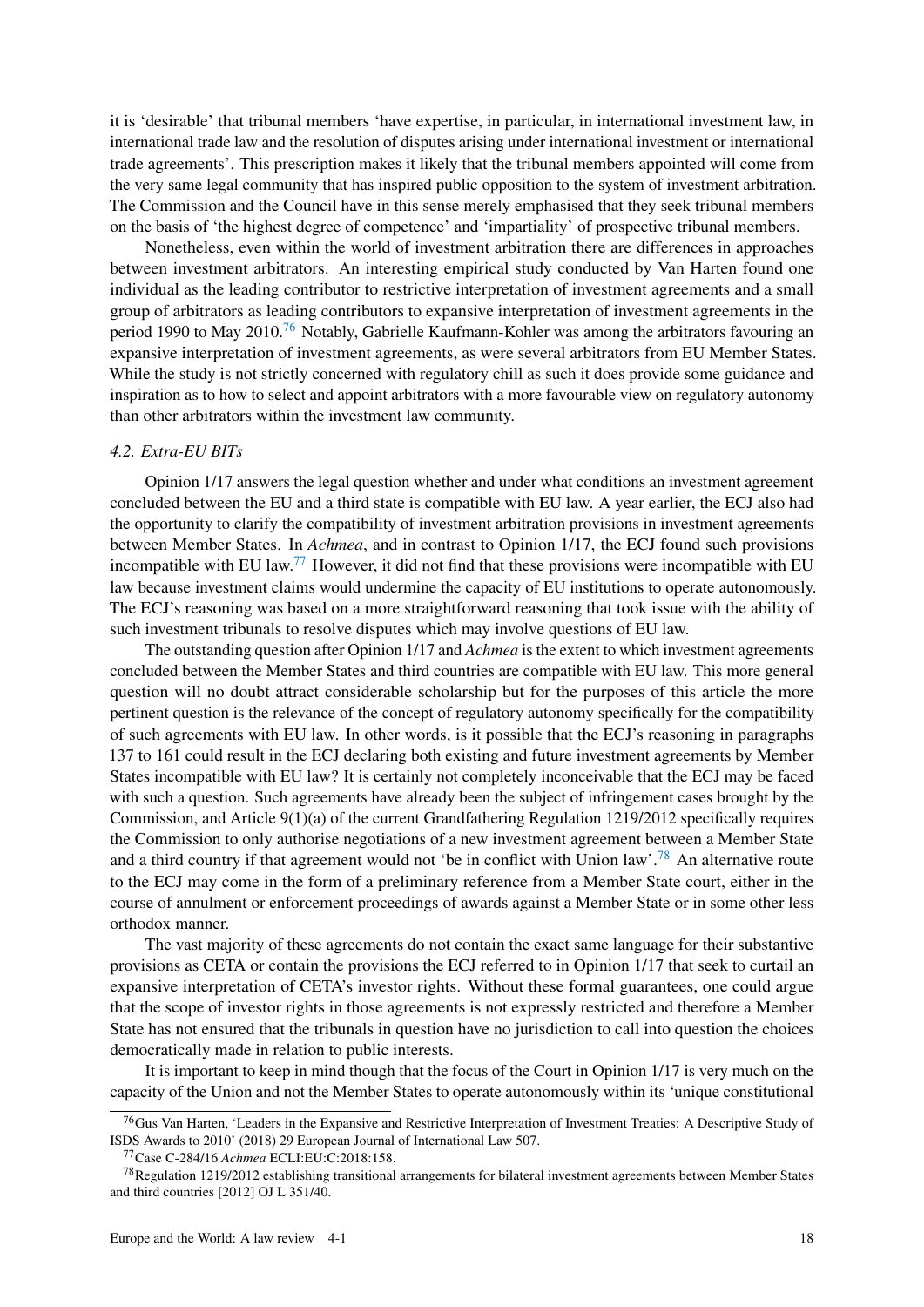framework'. For the Court, the autonomy of the EU's legal order means that the *EU institutions* must be free to determine the level of protection of a public interest. Only where repeated awards by an investment tribunal would lead to an abandonment of that level of protection of a public interest by the EU institutions would there be an adverse effect on the EU legal order. Thus it is likely that the Court would deem it necessary to consider whether the Member State in question had been implementing EU law in some way and because of the award had to abandon the level of protection sought by the EU institutions.

Member States do play an essential role in achieving the levels of protection set by EU institutions, even if they are not responsible for setting the EU's levels of protection. Member States implement EU law and are responsible for ensuring its full effectiveness. It is not inconceivable that there are links between investment disputes brought against Member States and levels of protection set by the EU institutions. Consider, for instance, the claim Uniper is preparing against the Netherlands under the ECT in respect of the government's decision to restrict the use of coal. This restriction 'relates' to the level of protection against climate change set by the EU and its Member States under the Paris Agreement and in secondary EU climate change legislation. However, if the ECJ insists that the potential future award itself subsequently results in an abandonment of the level of protection by the Netherlands as set by the EU, there may be room to argue that the award or the agreement is still compatible with the Treaties. The ECJ's initial test in Opinion 1/17 therefore does not answer the question whether an award against a Member State or an extra-EU investment agreement itself can be successfully challenged, but merely raises the question.

### *4.3. The Multilateral Investment Court*

On 20 March 2018 the Council authorised the Commission to negotiate a convention establishing a multilateral court for the settlement of investment disputes, commonly referred to as the Multilateral Investment Court (MIC).<sup>[79](#page-19-0)</sup> The goal of this convention would be to replace the current ad hoc system of dispute settlement in international investment law with a permanent body to settle investment disputes. The convention's goal is therefore to replace existing investment arbitration mechanisms in international investment agreements as well as provide for a body to settle investment disputes for future agreements by both the EU and the Member States. The EU expects these negotiations to be carried out in the context of the UNCITRAL discussions on possible reforms of ISDS.

The mandate of the Commission is entirely procedural in nature. The EU aims to establish an institution that is permanent and that contains an appeal mechanism. Furthermore, the agreement should provide rules that would guarantee the independence of the judges of the MIC and include rules on transparency of proceedings. The EU also aims to make the MIC accessible and effective for businesses by including in the mandate provisions on supporting small and medium-sized enterprises (SMEs) and considering it 'vital' that the agreement contains an effective enforcement mechanism. The only rather limited aspect of the mandate addressing civil society concerns over regulatory chill is the inclusion of 'appropriate procedural safeguards, including provisions against frivolous claims'. The provision against frivolous claims in CETA Article 8.32 was not part of the Court's analysis of regulatory autonomy in Opinion 1/17.<sup>[80](#page-19-1)</sup> This provision allows respondents to file a reasoned objection against a claim before a CETA Tribunal that it is manifestly without legal merit. The tribunal is then required to assess this objection before proceeding with the case itself. CETA does not provide a definition of what a claim manifestly without legal merit consists of, but an expansive interpretation of the provision could restrict the usefulness of CETA for investors and alleviate at least partially concerns over regulatory chill.

Opinion 1/17 does pose a challenge for the establishment of the MIC because of the link the ECJ has made between substance and procedure of investment agreements. The ECJ found that by expressly restricting the scope of the substantive provisions of CETA (e.g. the fair and equitable treatment, national treatment, and expropriation standards) 'the Parties have taken care to ensure that those tribunals have no

<span id="page-19-0"></span> $79$ Council Negotiating directives for a Convention establishing a multilateral court for the settlement of investment disputes of 20 March 2018 [<http://data.consilium.europa.eu/doc/document/ST-12981-2017-ADD-1-DCL-1/en/pdf>](http://data.consilium.europa.eu/doc/document/ST-12981-2017-ADD-1-DCL-1/en/pdf) accessed 11 October 2019.

<span id="page-19-1"></span> $80$ This provision that allows defending Parties to argue that a claim is manifestly without legal merit can be found in Section F of Chapter Eight of CETA, whereas the Court's analysis on regulatory autonomy is confined to Sections C and D of Chapter Eight.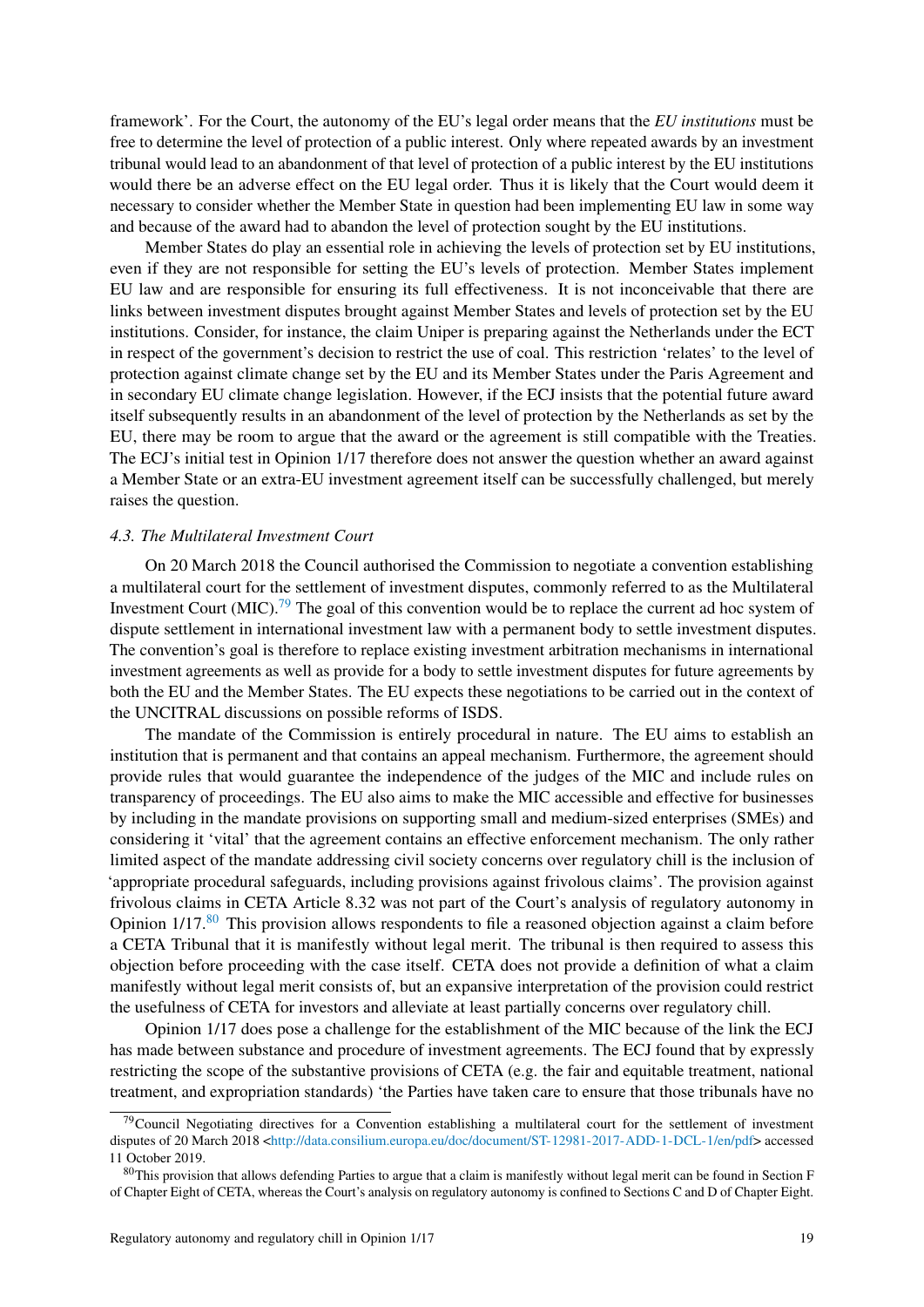jurisdiction to call into question the choices democratically made within a Party relating to, inter alia, the level of protection' of various public interests. Therefore, there was no adverse effect on the autonomy of the EU legal order. However, the Commission's mandate for the MIC does not contain any instructions to (re)negotiate the substantive provisions of investment agreements.

In principle, negotiating an agreement that does not contain any substantive provisions at all does not pose a challenge for the regulatory autonomy of the EU. After all, without substantive provisions no claims can be brought before the MIC and therefore there will be no awards that may lead the EU institutions to abandon their level of protection of a particular public interest. However, the mandate does require the MIC to be linked to existing agreements of the EU. Point 6 of the mandate states:

The Convention should allow the Union to bring agreements to which the Union is or will be a party to under the jurisdiction of the multilateral court. Consequently, the Union should be in a position to become a Party to the Convention and the provisions of the Convention should be drafted in a way which allows their effective use by the European Union. $81$ 

For the EU this means that in practice the ECT would need to be redrafted in terms of substance if the MIC were to have jurisdiction to hear disputes against the EU arising from the ECT. The ECT is currently the only agreement to which the EU is party that contains ISDS. The ECT's substantive provisions do not contain the provisions restricting the scope of investor rights the ECJ referred to in Opinion 1/17.[82](#page-20-1) The Commission's mandate to renegotiate the ECT suggests that the EU is seeking to accommodate this issue. $83$ 

# 5. Conclusion

Opinion 1/17 is a vindication of the Commission's stance that CETA will have no effect on the ability of governments to regulate in the public interest. The ECJ refers to the clauses introduced in CETA to restrict the scope of investor rights in finding that CETA will have no adverse effect on the autonomy of the EU's institutional framework to set the level of protection of a non-exhaustive list of public interests.

Whether the ICS's and the EU's current approach to investment standards will actually preserve in practice the EU institutions' autonomy and that of third states is, however, not up to the ECJ. Government authorities and tribunal members will have to grapple with this question when faced with potential regulatory action that may constrain the freedom to conduct business of foreign investors. Especially where this impact may become severe, such as in the case of climate change, the EU's current approach will be put to the test.

If the Paris goals of holding the increase in the global average temperature to well below 2◦C above pre-industrial levels and pursuing efforts to limit the temperature increase to 1.5◦C above pre-industrial levels are to be achieved, significant and increasingly radical regulatory changes are needed as the annual amounts of GHG emissions increase rather than reduce. At the June 2019 G20 meeting UN Secretary-General Guterres called for 'a much stronger commitment' by G20 leaders in order to 'rescue the planet'.<sup>[84](#page-20-3)</sup> A few months later at the UN Climate Action Summit, Guterres explicitly called for regulatory action against the fossil fuel industry.<sup>[85](#page-20-4)</sup> At the same time, market forces indicate no significant changes to the current global energy system. Global investment in fossil fuels in 2018 increased, whereas investment in renewables dropped. In 2018, US\$304 billion was invested in renewables, whereas a total of

<span id="page-20-0"></span><sup>&</sup>lt;sup>81</sup>Council of the European Union, Negotiating directives for a Convention establishing a multilateral court for the settlement of investment disputes of 20 March 2018 [<http://data.consilium.europa.eu/doc/document/ST-12981-2017-ADD-1-DCL-1/en/pdf>](http://data.consilium.europa.eu/doc/document/ST-12981-2017-ADD-1-DCL-1/en/pdf) accessed 11 October 2019.

<span id="page-20-1"></span> $82$ The definition of indirect expropriation and fair and equitable treatment is different from CETA, see ECSC, Euratom: Council and Commission Decision 98/181/EC of 23 September 1997 on the conclusion, by the European Communities, of the Energy Charter Treaty and the Energy Charter Protocol on energy efficiency and related environmental aspects [1998] OJ L 69/1.

<span id="page-20-2"></span><sup>&</sup>lt;sup>83</sup>See Council of the European Union, Negotiating Directives for the Modernisation of the Energy Charter Treaty of 2 July 2019 [<https://data.consilium.europa.eu/doc/document/ST-10745-2019-ADD-1/en/pdf>](https://data.consilium.europa.eu/doc/document/ST-10745-2019-ADD-1/en/pdf) accessed 11 October 2019.

<span id="page-20-3"></span><sup>84</sup> António Guterres, 'Opening remarks at press conference at the G20 Summit in Osaka, Japan' (28 June 2019) [<https:](https://www.un.org/sg/en/content/sg/speeches/2019-06-28/remarks-press-conference-g20-summit-japan) [//www.un.org/sg/en/content/sg/speeches/2019-06-28/remarks-press-conference-g20-summit-japan>](https://www.un.org/sg/en/content/sg/speeches/2019-06-28/remarks-press-conference-g20-summit-japan) accessed 11 October 2019.

<span id="page-20-4"></span><sup>85</sup>António Guterres, 'Remarks at 2019 Climate Action Summit' (23 September 2019) [<https://www.un.org/sg/en/content/sg/](https://www.un.org/sg/en/content/sg/speeches/2019-09-23/remarks-2019-climate-action-summit) [speeches/2019-09-23/remarks-2019-climate-action-summit>](https://www.un.org/sg/en/content/sg/speeches/2019-09-23/remarks-2019-climate-action-summit) accessed 11 October 2019.